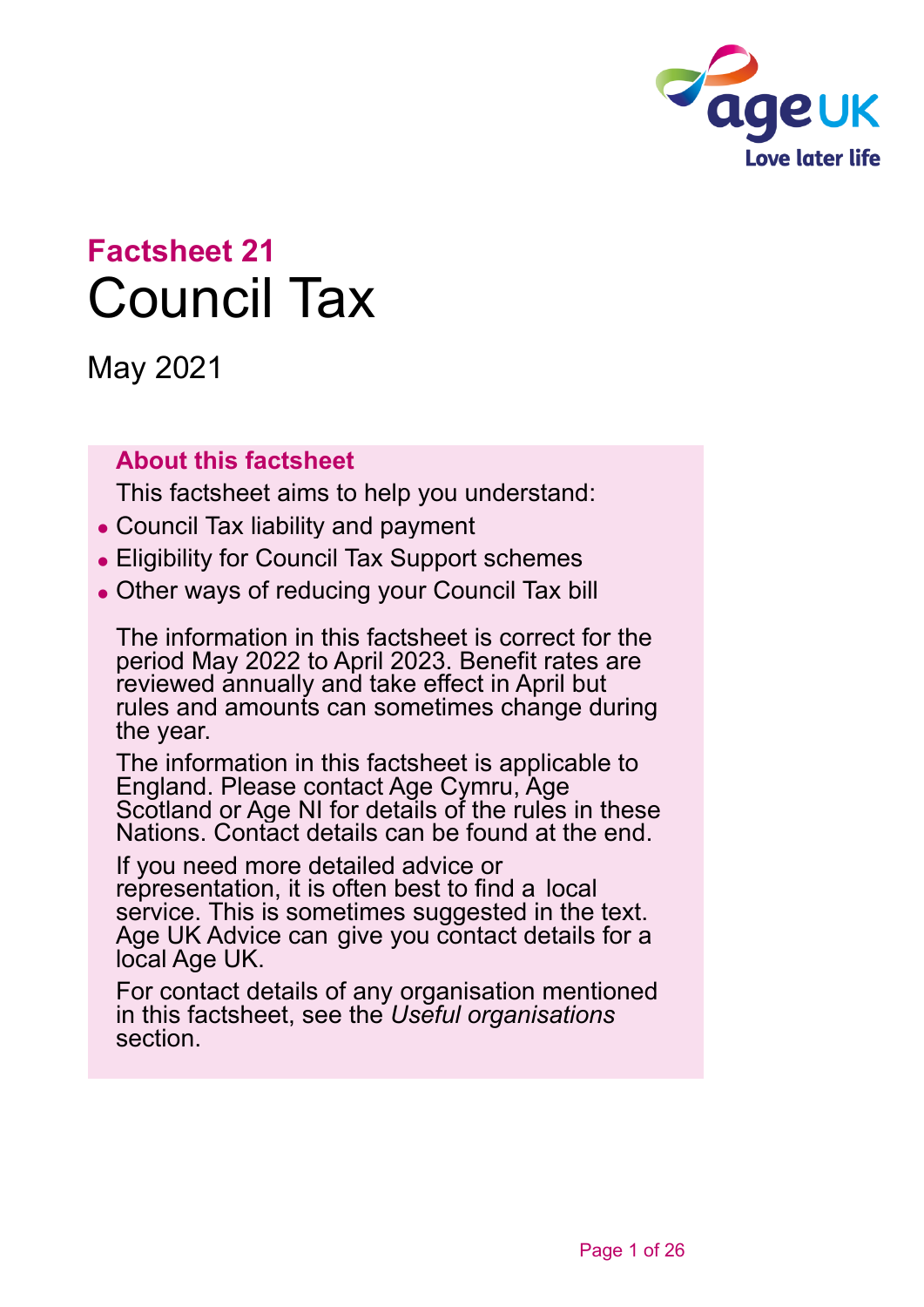## **Contents**

| 1 What is Council Tax?                           | 3              |
|--------------------------------------------------|----------------|
| 2 Your Council Tax bill                          | 3              |
| 3 Who has to pay Council Tax                     | 4              |
| 4 If you do not pay your Council Tax             | 5              |
| 5 Reducing your Council Tax bill                 | 6              |
| 6 Are you in the right Council Tax band?         | $\overline{7}$ |
| 6.1 Making a proposal                            | 8              |
| <b>7 Council Tax exemptions</b>                  | 9              |
| 7.1 Occupied dwelling exemptions                 | 9              |
| 7.2 Unoccupied dwelling exemptions               | 10             |
| 7.3 Applying for an exemption                    | 11             |
| 8 Disability reduction scheme                    | 11             |
| 8.1 Applying for the disability reduction scheme | 12             |
| <b>9 Discounts</b>                               | 12             |
| 9.1 How many people count for Council Tax?       | 12             |
| 9.2 The amount of discount                       | 13             |
| 9.3 Reduced discounts                            | 14             |
| 9.4 Other discretionary discounts                | 15             |
| 9.5 Applying for a discount                      | 15             |
| 10 Council Tax Support (CTS)                     | 15             |
| 10.1 CTS for pensioners                          | 16             |
| 10.2 Non-dependant deductions                    | 16             |
| 10.3 Second Adult Rebate (SAR)                   | 18             |
| 11 Appeals and changes of circumstances          | 19             |
| 12 Council Tax: the Energy Bills Rebate scheme   | 20             |
| <b>13 DWP Guidance</b>                           | 21             |
| Useful organisations                             | 23             |
| Age UK                                           | 25             |
| Support our work                                 | 25             |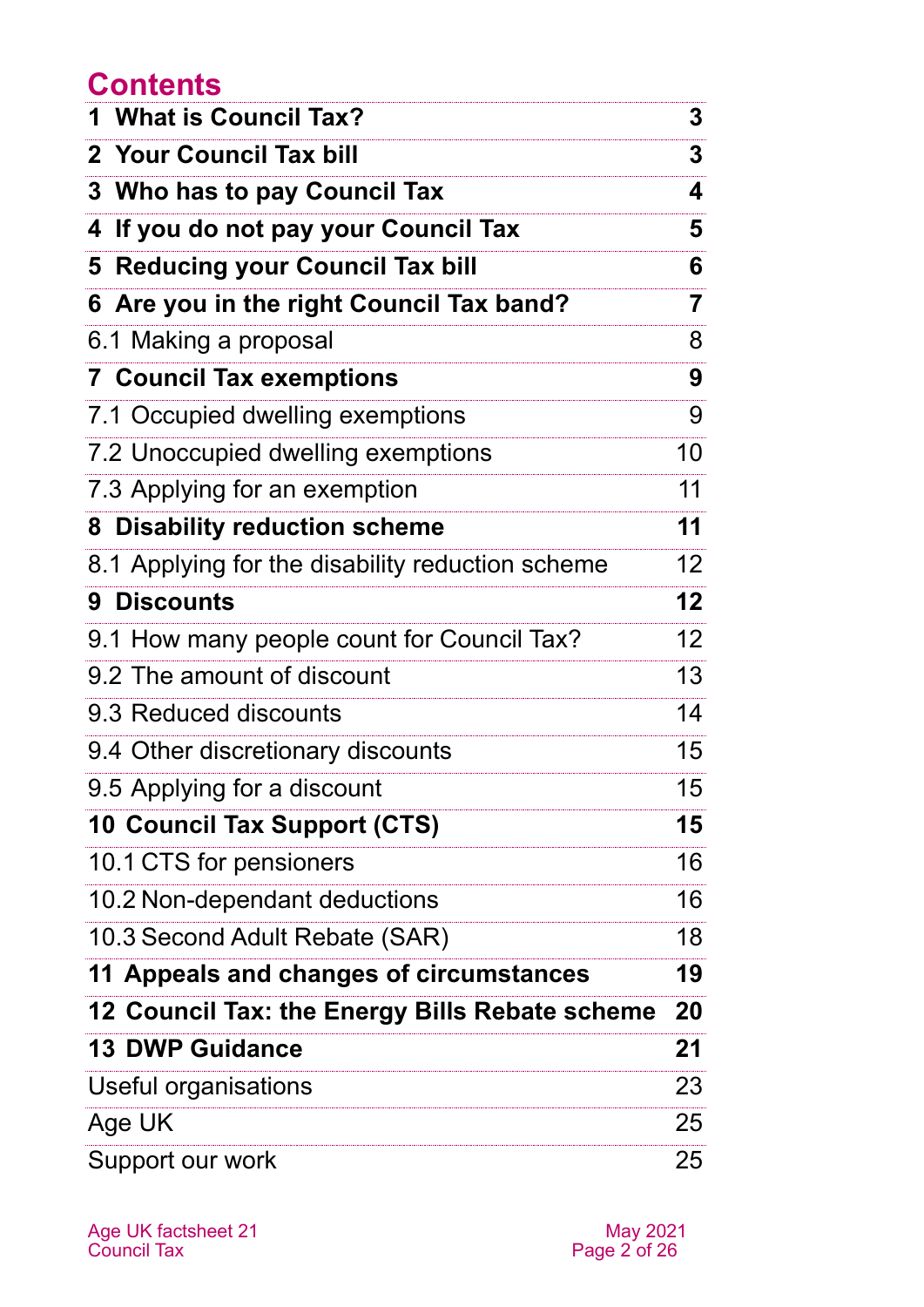## **Glossary**

| AA – Attendance Allowance                                  | HMRC - HM Revenue and            |
|------------------------------------------------------------|----------------------------------|
| CTS - Council Tax Support                                  | Customs                          |
| DLA - Disability Living                                    | <b>PC</b> – Pension Credit       |
| Allowance                                                  | PIP - Personal Independence      |
| DWP - Department for Work                                  | Payment                          |
| and Pensions                                               | <b>SAR</b> – Second Adult Rebate |
| ESA – Employment and Support VOA – Valuation Office Agency |                                  |
| Allowance                                                  |                                  |
|                                                            |                                  |

## <span id="page-2-0"></span>**1 What is Council Tax?**

Council Tax is a property-based tax paid to local authorities. It is charged on domestic, self-contained dwellings such as houses, flats, bungalows, houseboats, and mobile homes, whether owned or rented. Every dwelling receives one Council Tax bill. If a property contains non-self-contained units (for example, a house divided into bedsits with a shared bathroom and kitchen), the property is one dwelling and gets one bill.

Every domestic dwelling is placed in one of eight Council Tax bands, depending on its value in 1991. A is the lowest band and H is the highest. The amount payable in each band is determined by each local authority setting an overall amount each year.

## <span id="page-2-1"></span>**2 Your Council Tax bill**

Local authorities should send out one Council Tax bill every year to every dwelling that is not exempt, regardless of how many people live there or are liable. Bills are usually sent out in March with the first payment due in April. The people in a household can decide how, or if, to share the bill between them, but the liable person or people remain responsible in law.

If you were liable for Council Tax in the past but were not billed, a bill can often be backdated. There is no time limit but local authorities should send your bill without unreasonable delays. If there has been a delay of several years sending out your bill, the local authority may not be able to enforce payment. Seek advice in this situation.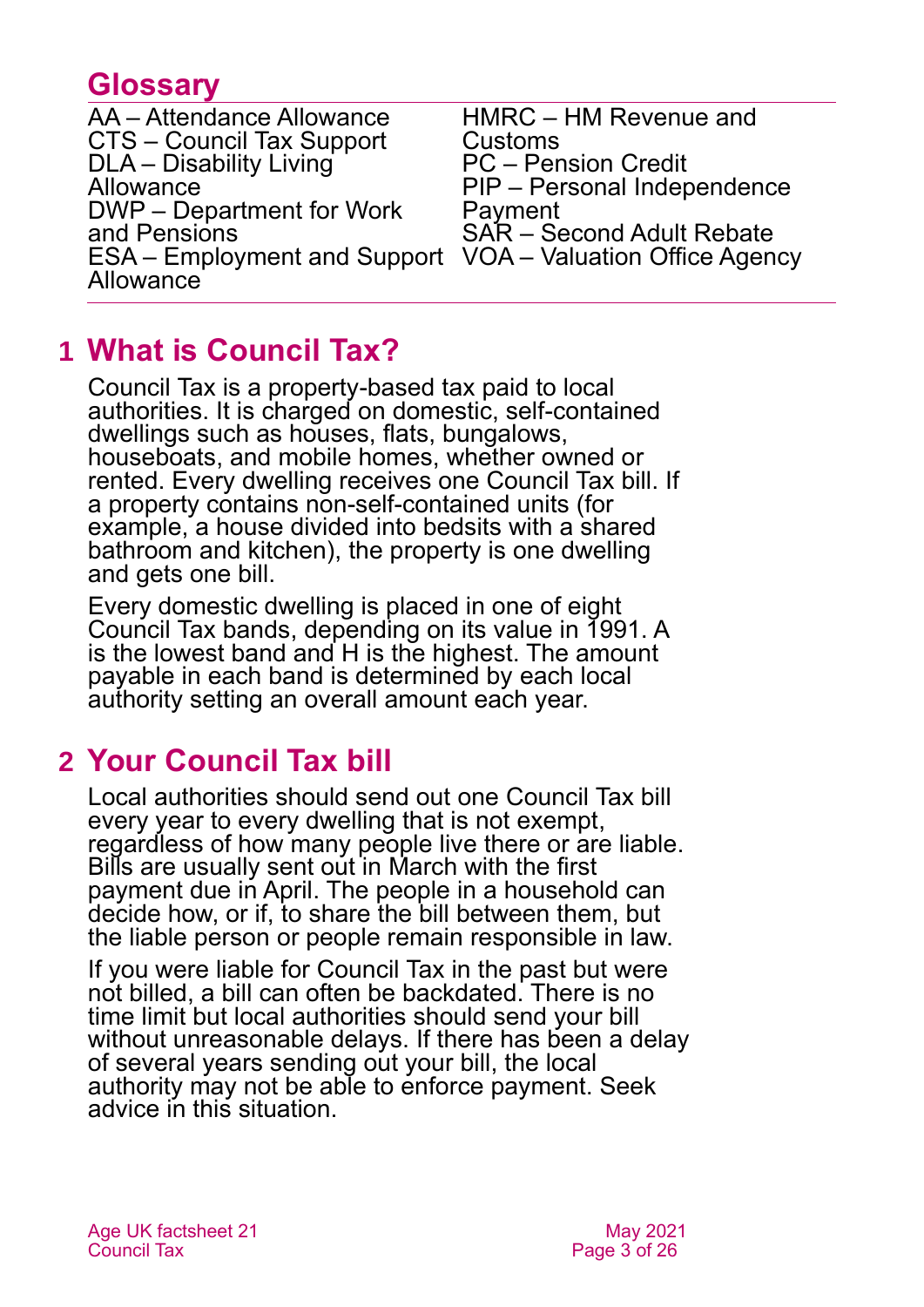Your Council Tax bill should show the full amount of Council Tax for the dwelling according to its valuation band for the whole year, and show any disability reduction, discount, discretionary reduction, and Council Tax Support (CTS). The local authority assume you remain eligible for any reductions, CTS, or discounts for the whole of the financial year.

The bill may show any credits due from past periods, penalties, and repayments of overpaid CTS and has the '*chargeable amount*' for the year – which is the amount you are required to pay. Most people have the right to pay in instalments. The usual arrangement is 10 monthly instalments but there can be different arrangements. You should be sent a new bill if your chargeable amount changes, for example if you become entitled to a discount or a different amount of CTS.

## <span id="page-3-0"></span>**3 Who has to pay Council Tax**

An adult resident of a dwelling is normally liable for the Council Tax. For Council Tax purposes, you are '*resident*' in a dwelling if it is your sole or main residence and you can only be resident in one dwelling at a time.

Where you are resident is usually straightforward; if not, your sole or main residence should be the dwelling that a '*reasonable onlooker*' with knowledge of the facts would decide was your home at the time.

Factors such as how much time you spend at different addresses and your security of tenure in them and where you are registered for voting and medical treatment may be relevant.

For the dwelling in which you live, the rules on liability are:

- ⚫ If you own your home, you are liable for Council Tax. If a partner lives with you, they are jointly liable, whether or not they are joint owners. A partner is a spouse, civil partner, or someone you live with as if married or civil partners. Any resident joint owners are jointly liable.
- If you rent your home from a non-resident landlord, you are liable for Council Tax. If a partner lives with you, they are jointly liable even if not mentioned on the tenancy agreement, as are any joint tenants.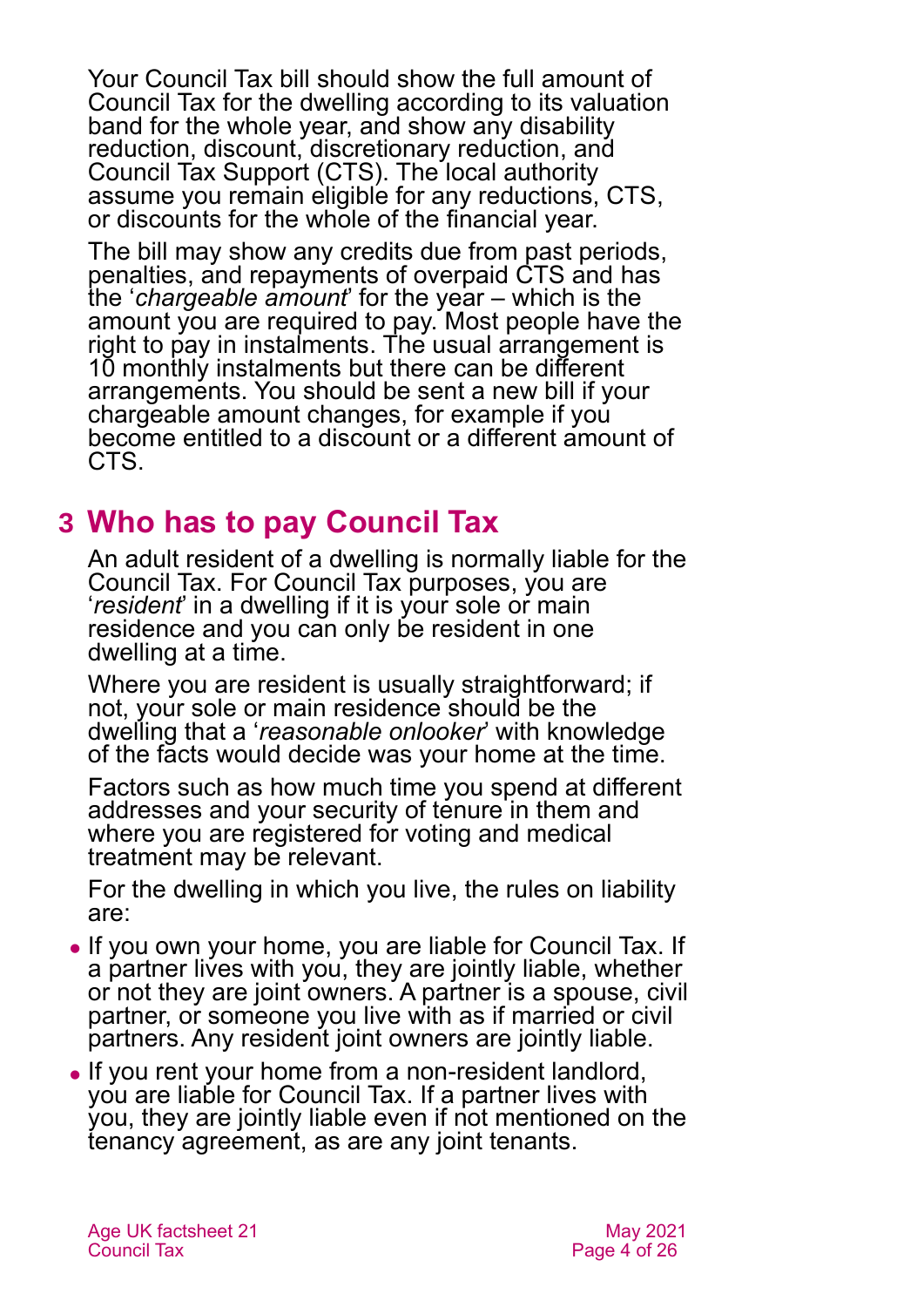- ⚫ If you rent your home from a resident landlord, your landlord is liable.
- ⚫ If you are a tenant or licensee in a house in multiple occupation (for example, a bedsit, hostel or non-selfcontained accommodation), the landlord/owner is liable, whether resident or not.
- If you live in a care home, hostel, or religious community, the owner of the property is liable, whether resident or not.
- ⚫ If you are an asylum seeker, the owner may be liable whether resident or not – seek advice if this applies to you.

#### **Examples**

Anna lives with her son in a private rented house. The tenancy is in her son's name so he is solely liable for Council Tax, although Anna may agree to help with the bill. If they were joint tenants, they would both be liable.

Sam and his wife Paula own their house. Their daughter lives with them and pays them rent. Sam and Paula are jointly liable for the Council Tax. They may ask their daughter to contribute towards the Council Tax or increase her rent to cover some of the bill.

The local authority has the right to ask residents and property owners for information to help decide who is resident and liable for Council Tax and can impose penalties if you do not respond. You can appeal against a penalty or decision about where you are resident and who is liable for Council Tax. See [section](#page-18-0)  [11](#page-18-0) for more information.

## <span id="page-4-0"></span>**4 If you do not pay your Council Tax**

If you are liable for Council Tax, it is important to make it a priority for payment because non-payment can have serious consequences. If you do not pay a Council Tax instalment on time, you should receive a reminder requiring payment within seven days.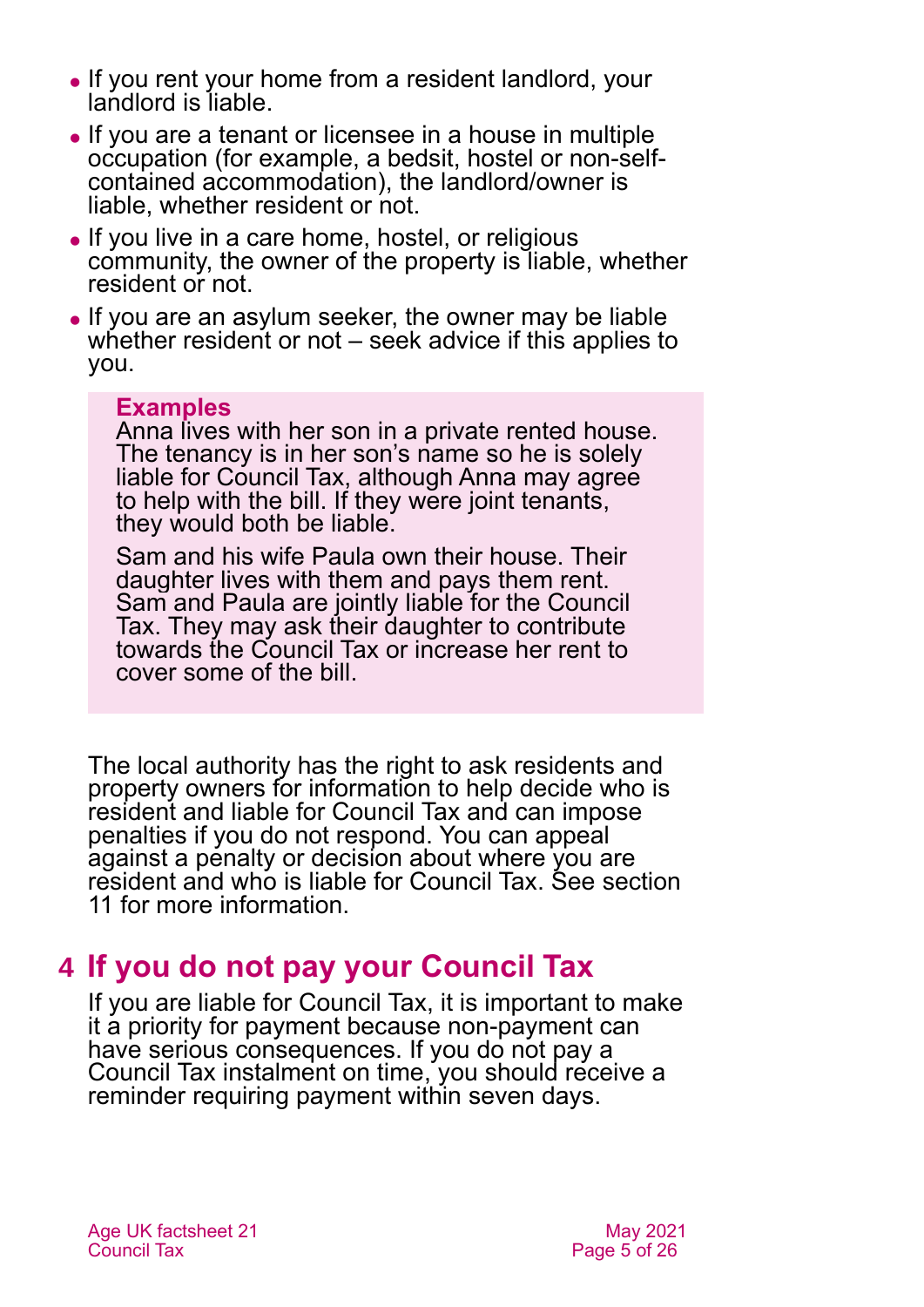If you still fail to pay, the Council can demand you pay the full amount for the year and apply to a Magistrates' Court for a liability order. If this happens, you may also become liable for costs. There are different ways of enforcing a liability order, such as a direct deduction from wages or benefits, or seizure of your possessions by bailiffs.

### **Action**

If you fall behind with your Council Tax bill, seek advice from an independent agency as soon as possible. Phone [Age UK Advice](#page-24-3) for details of your [local Age UK](#page-24-3) or approach another advice agency such as [Citizens Advice.](#page-22-0)

## <span id="page-5-0"></span>**5 Reducing your Council Tax bill**

There are various ways to reduce your Council Tax bill:

- are you in the correct Council Tax band and, if not, can you get the band changed? – see [section 6.](#page-6-0)
- $\bullet$  is your property exempt do any of the criteria in [section 7](#page-8-0) apply? No Council Tax is payable on exempt properties.
- $\bullet$  do you qualify for the disability reduction scheme  $-$  the property may be placed in a lower band if it has certain features for a disabled person living there, such as extra space for a wheelchair? – see [section 8.](#page-10-0)
- ⚫ do you qualify for a discount your bill may be discounted by one quarter or one half: for example, if you live alone or count as living alone, you are entitled to a 25 per cent discount? – see [section 9.](#page-11-0)
- apply for a discretionary reduction in your Council Tax – see [section 9.4.](#page-14-1)
- ⚫ do you qualify for Council Tax Support (CTS) a benefit if you or people you live with have a low income? - see [section 10.](#page-14-0)
- are there discounts for paying by direct debit or one lump sum?
- ⚫ will you get a separate council tax rebate under the 2022 Energy Bills Rebate scheme? [-see section 12](#page-19-0)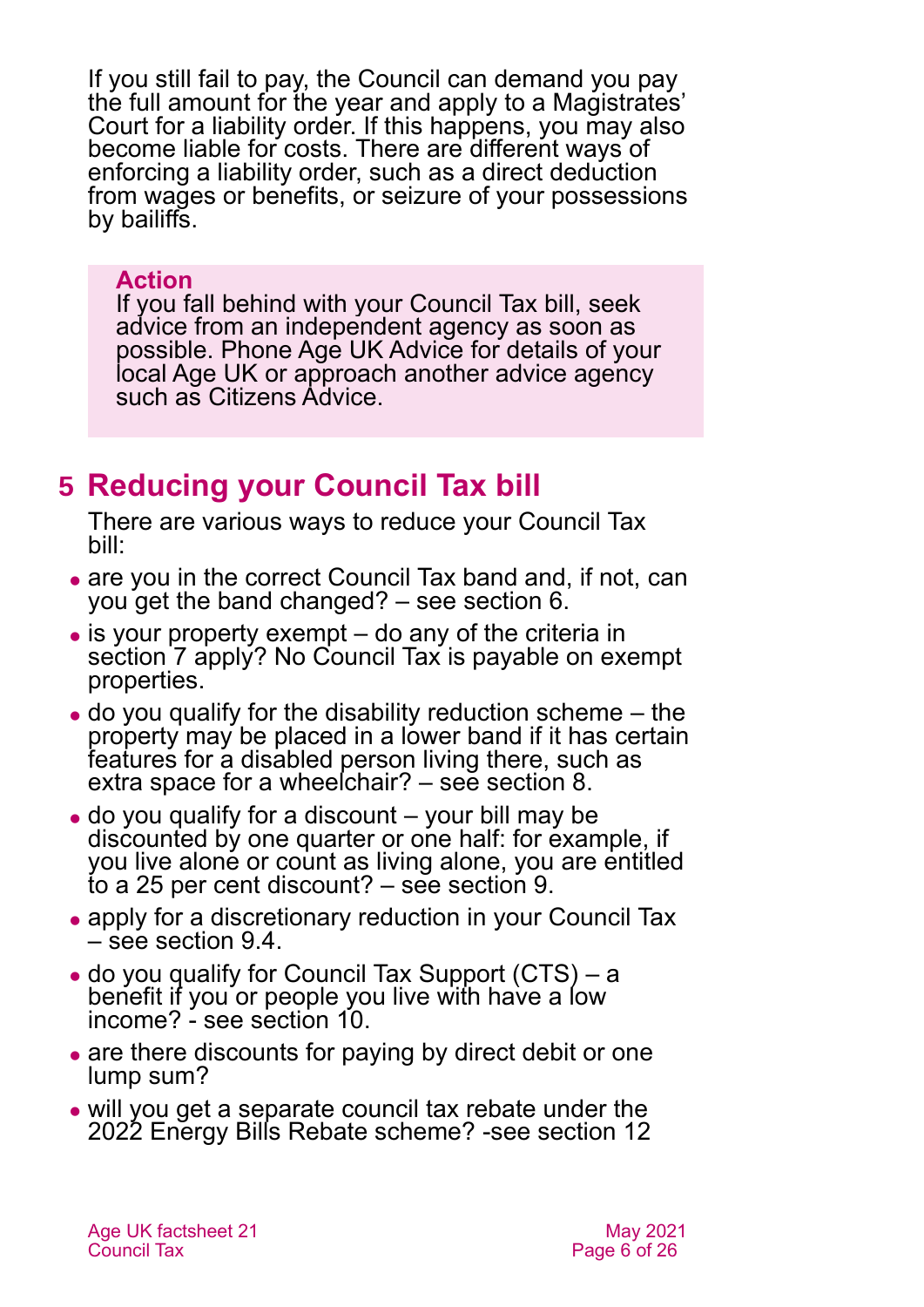You might qualify for more than one type of reduction, in which case the reductions are applied in the same order as listed above.

See overleaf for an example case study of how this can work in practice.

#### **Example**

Dawn is disabled and lives alone. Her house is in band D, which in her area means basic Council Tax of £1,100. She has a low income. As she fulfils the conditions for a disability reduction, her Council Tax is reduced to that of a Band C property, which is £1,000.

It is also reduced by 25 per cent to £750 because of the discount for living alone. As she has a low income, she applies for CTS. Her entitlement to CTS is based on her Council Tax liability after the disability reduction and the single person discount are applied.

## <span id="page-6-0"></span>**6 Are you in the right Council Tax band?**

The Valuation Office Agency (VOA), part of HMRC, values dwellings to determine which Council Tax band should be allocated. The banding decision is based on the theoretical price the dwelling might have been worth in April 1991, taking into account certain assumptions, including that the property is in reasonable repair.

In general, increases or decreases in property prices do not mean your property moves into a different band. However, major changes do sometimes mean properties can move into different bands.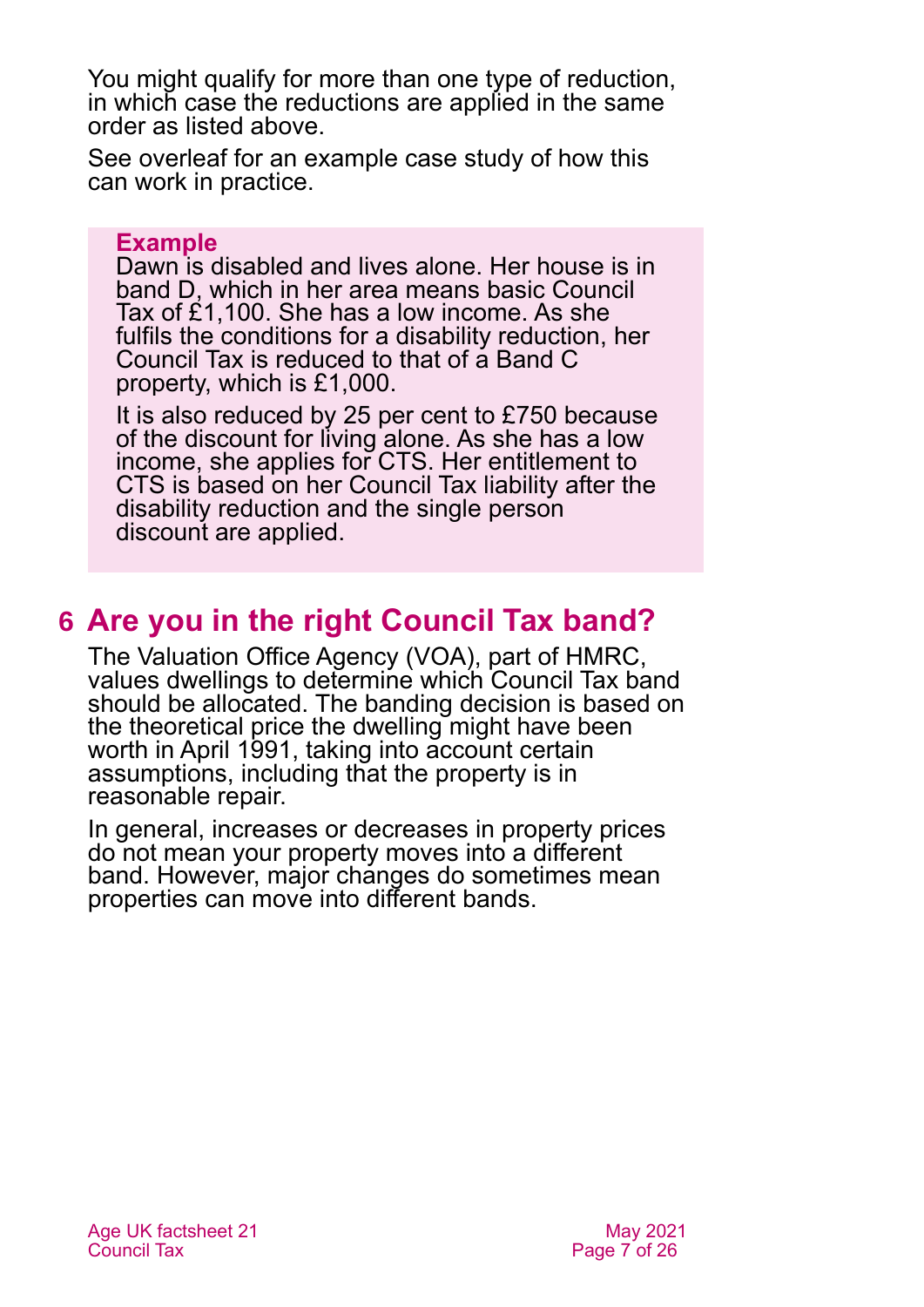### **Example**

If an extension is built, a property may be worth more – although it only moves to a higher band when it is next sold.

A property can move into a lower band, for example if adaptations for a disabled person reduce its value or a motorway is built nearby.

Properties can move down a band as soon as a change occurs.

If you think your property is in the wrong band because of the sort of major change described above, you can '*make a proposal*' to alter the band.

You can also make a proposal to change the band if you have moved to the property within the last six months or if your property has appeared on the valuation list in the last six months, for example because it is a new home.

You may be able to make a proposal if there has been an appeal decision on a comparable dwelling that gives you grounds for arguing the valuation band of your dwelling should be changed.

### **6.1 Making a proposal**

You can make a proposal by writing to the local VOA office or by contacting them for a form. For more information about this process see *[www.gov.uk/challenge-council-tax-band](http://www.gov.uk/challenge-council-tax-band)*

You must give information about yourself, the dwelling, the band you are seeking for the dwelling, and why you believe the current band is incorrect. When the VOA receives your proposal, a listing officer decides whether your proposal is valid or invalid.

If your proposal is considered invalid, you receive an invalidity notice telling you why. It gives you the chance to make a further proposal or to appeal to the Valuation Tribunal for England against the invalidity notice.

If your proposal is considered valid, there are several possible outcomes:

• the listing officer may agree your proposal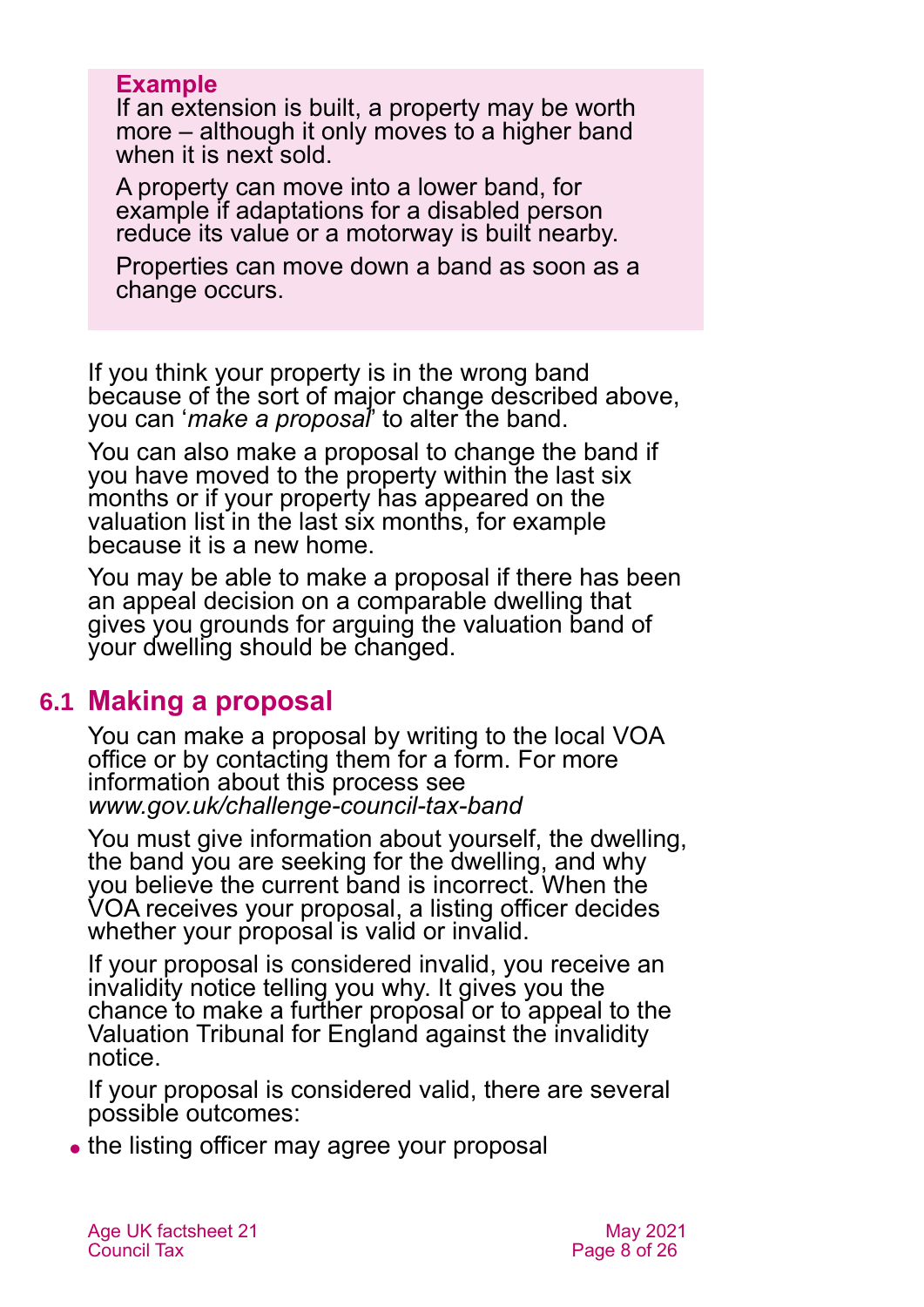- a new band for the dwelling may be agreed which is different from the one you proposed
- ⚫ the Valuation Tribunal may hear the case as an appeal and make a decision, or
- ⚫ you may withdraw the proposal.

A local advice agency may be able to help you with a proposal to change the band allocated to your home.

### <span id="page-8-0"></span>**7 Council Tax exemptions**

If a dwelling is exempt, there is no Council Tax to pay. Many exemptions apply to different types of empty property. There are exemptions for people, including students and people with a severe mental impairment. For more information, see DWP Guidance in [section](#page-20-0)  [13.](#page-20-0)

### <span id="page-8-1"></span>**7.1 Occupied dwelling exemptions**

An occupied dwelling can be exempt if it is:

⚫ wholly occupied by one or more people who have a severe mental impairment. To qualify, a doctor must provide a certificate confirming you have a severe mental impairment. The cause of the impairment is not important – it can be an impairment from birth like a learning disability or a condition like Alzheimer's disease.

You must be entitled to (although not necessarily receiving) AA, DLA middle or high rate care component, PIP daily living component, Severe Disablement Allowance, Incapacity Benefit, ESA, Income Support (with a disability premium), Working Tax Credit (with a disability element), Universal Credit (the '*limited capability for work*' or '*work related activity'* element), Constant Attendance Allowance payable with Industrial Injuries or War Pensions scheme, unemployment allowance payable under the Industrial Injuries scheme.

If you were entitled to one of these benefits but it stopped when you reached State Pension age, you also qualify.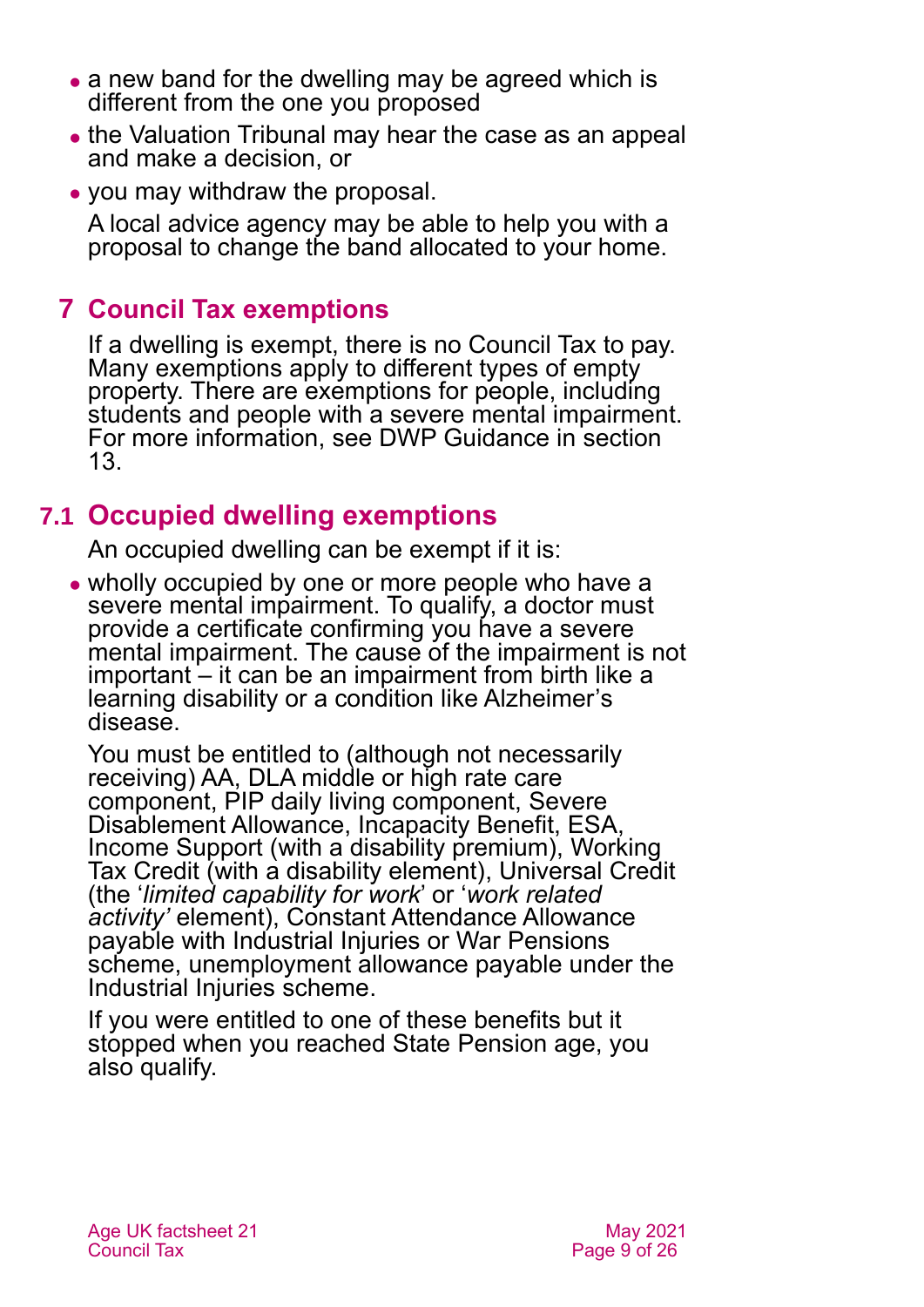• a self-contained property within another property, if the person living in the self-contained property is a dependant relative of the occupant of the main property (this is commonly referred to as a *'granny flat*').

'*Dependant*' means aged 65 or over, or substantially or permanently disabled or severely mentally impaired.

'*Relative*' means a partner, parent, grandparent, greatgrandparent, great-great-grandparent, brother, sister, child, grandchild, great-grandchild, great-greatgrandchild (including stepchildren and children of civil partners), uncle, great-uncle, great-great-uncle, aunt, great-aunt, great-great-aunt, nephew, great-nephew, great-great-nephew, niece, great-niece, or great-greatniece. A relationship by marriage or civil partnership is treated as one by birth.

- ⚫ wholly occupied by students (or students and severely mentally impaired people)
- ⚫ wholly occupied by people under the age of 18
- a student hall of residence
- armed forces barracks, married quarters or visiting forces accommodation.

## **7.2 Unoccupied dwelling exemptions**

A local authority may decide to exempt an unoccupied dwelling that is unfurnished for up to:

- 12 months if it needs, is undergoing, or has recently had major repairs
- ⚫ six months for any other reason.

An unoccupied dwelling, whether furnished or not, should be exempt if:

- left empty if you are in prison or detained under immigration or mental health powers
- ⚫ left empty as you are in a hospital, care home or hostel where personal care is provided (this does not apply to temporary stays in hospital)
- ⚫ left empty as you have gone to live somewhere else to provide or receive personal care due to age, illness, disability, past/present alcohol or drug dependence or past/present mental disorder
- it is an empty caravan pitch or houseboat mooring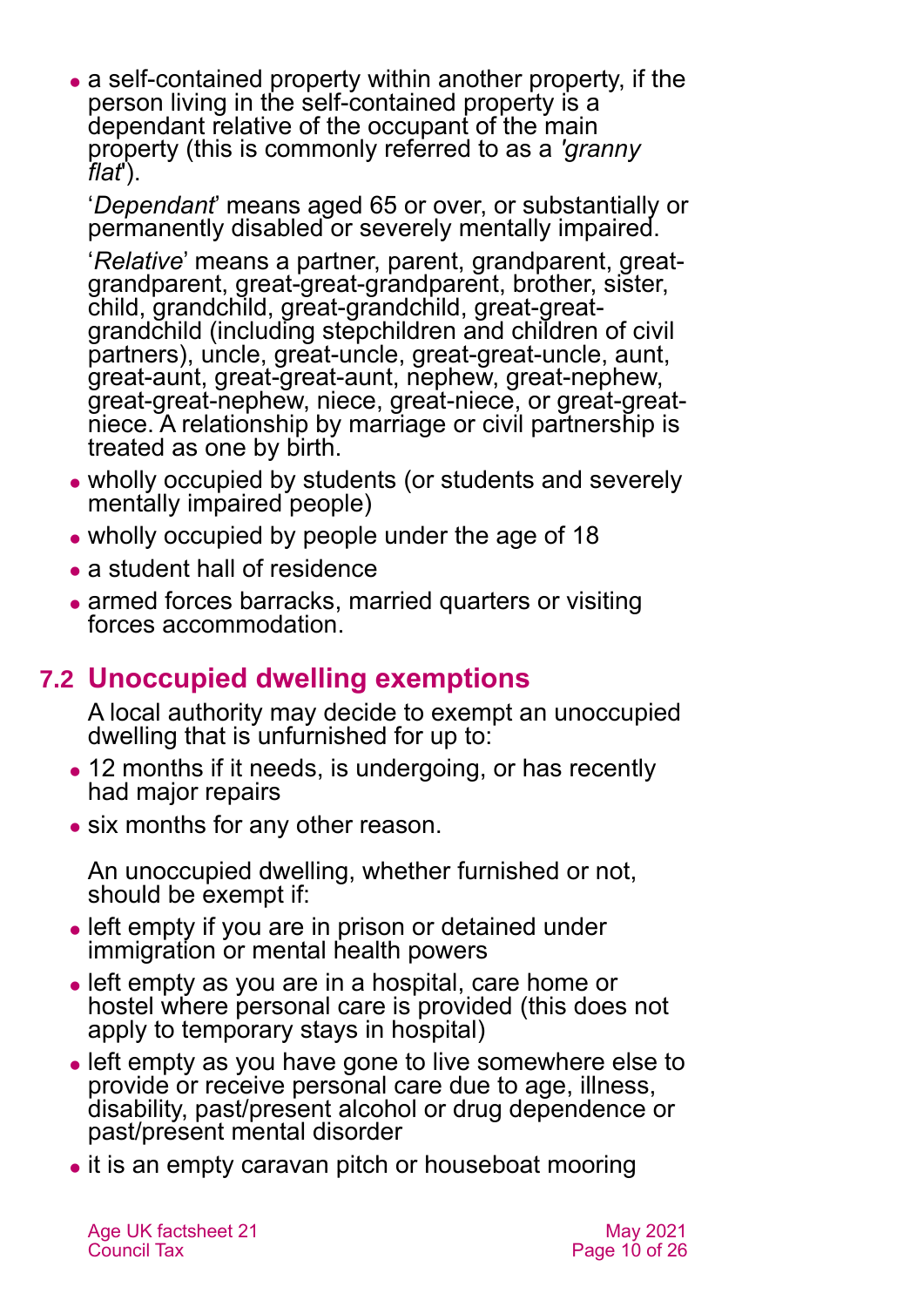- ⚫ it is going to be occupied by ministers of religion
- left empty by its owner who is a student
- ⚫ left empty by someone who has died and letters of administration or probate have not been granted or were granted less than six months ago
- it is the responsibility of a bankrupt person's trustees
- it cannot be let or occupied without breaching planning or other legal restrictions
- ⚫ owned by a charity and has been unoccupied for less than six months
- ⚫ repossessed by a mortgage lender.

## **7.3 Applying for an exemption**

If you think you qualify for an exemption, you should ask for one. Ask your local authority if they have a special form, search on their website, or write to them requesting the exemption, stating the reasons you qualify and the date from which it should be applied.

There is no time limit for applying and an exemption can be backdated to the date it should have first applied. You may have to produce evidence that the exemption applied throughout the backdating period.

## <span id="page-10-0"></span>**8 Disability reduction scheme**

This scheme may apply if your home has features that make it suitable for someone living in it who has a disability. This may apply if you have either:

- an additional bathroom or kitchen for the use of a disabled person
- ⚫ enough space for the disabled person to use a wheelchair indoors
- a room (other than a bathroom, kitchen or WC) which is mainly used by the disabled person – this might be a treatment room, a room for special equipment such as for dialysis, or, sometimes, an additional bedroom.

If your home qualifies for a disability reduction, your bill is reduced by one band. For example, if your home is valued in band C, you pay the amount for a band B property. If you live in a band A property that has one of the features described above, your bill is reduced by one sixth.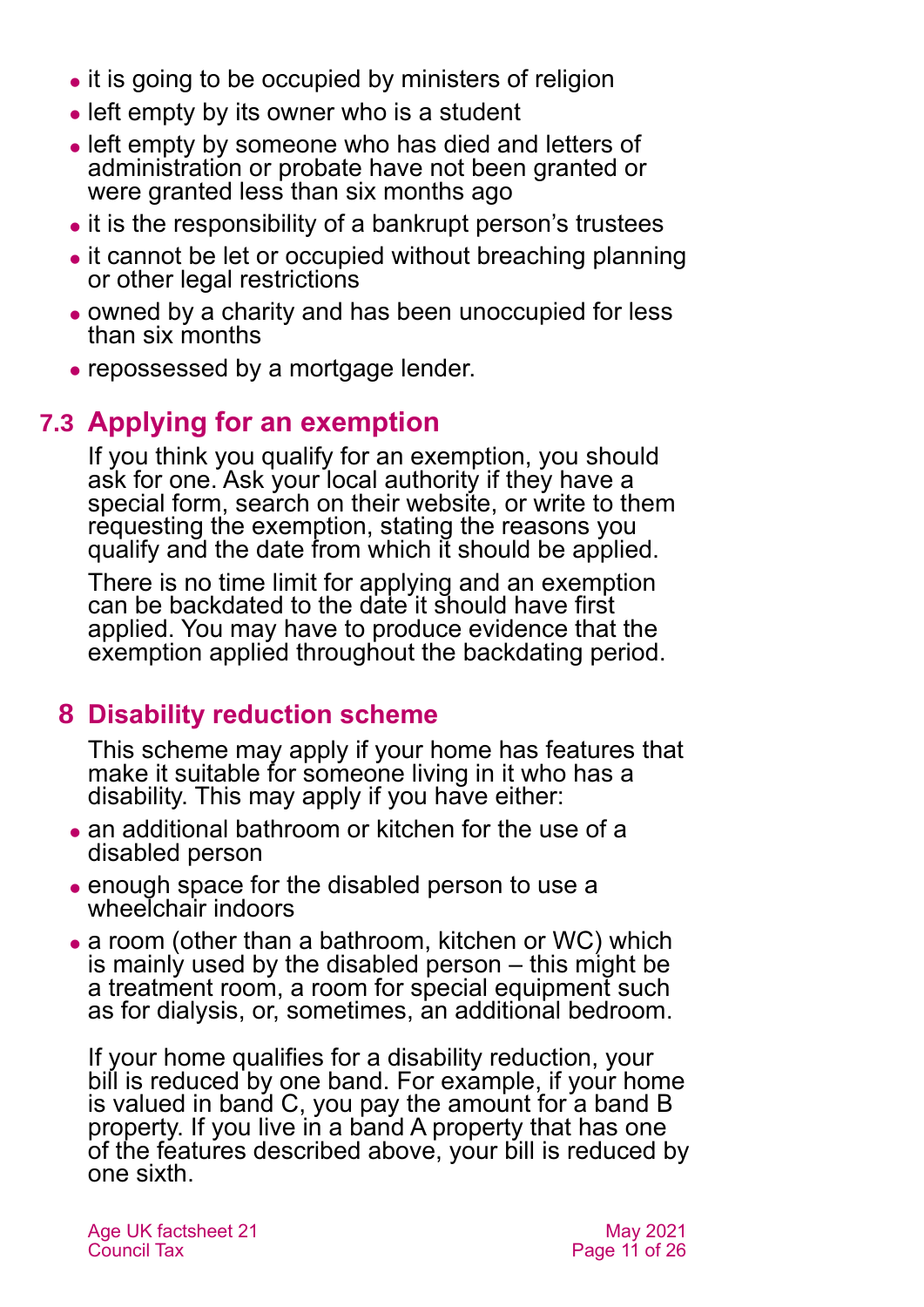### **8.1 Applying for the disability reduction scheme**

Contact your local authority to apply for a disability reduction on your Council Tax. Your local authority may have a form you can fill in. Otherwise write to them requesting the reduction, stating the reasons you qualify and the date you would like it applied from.

There is no time limit for applying and a disability reduction can be backdated to the date it should have first applied. You may have to produce evidence that you met the conditions for the reduction throughout the backdating period.

The local authority may visit the dwelling or request supporting evidence from a doctor, social worker or other professional that the adaptation to the property is appropriate for the disabled person. You need to renew the application at the start of each financial year.

If the local authority refuses to award a disability reduction, the decision can be appealed, see [section](#page-18-0)  [11](#page-18-0) for more information.

## <span id="page-11-0"></span>**9 Discounts**

Council Tax assumes there are two or more people living in each dwelling. A discount is given if fewer than two adults count as resident for Council Tax purposes.

You can sometimes qualify for a Council Tax discount, even if several people are in your household, if enough of them are not counted for Council Tax. This is sometimes called being '*invisible*' for Council Tax.

The following subsection explains how to work out who is counted as being resident in your property for Council Tax purposes.

## **9.1 How many people count for Council Tax?**

To work out if you qualify for a discount, count up the number of people resident in your property for Council Tax purposes, leaving out:

- anyone who has a severe mental impairment (see [section 7.1\)](#page-8-1)
- anyone whose sole or main residence is somewhere else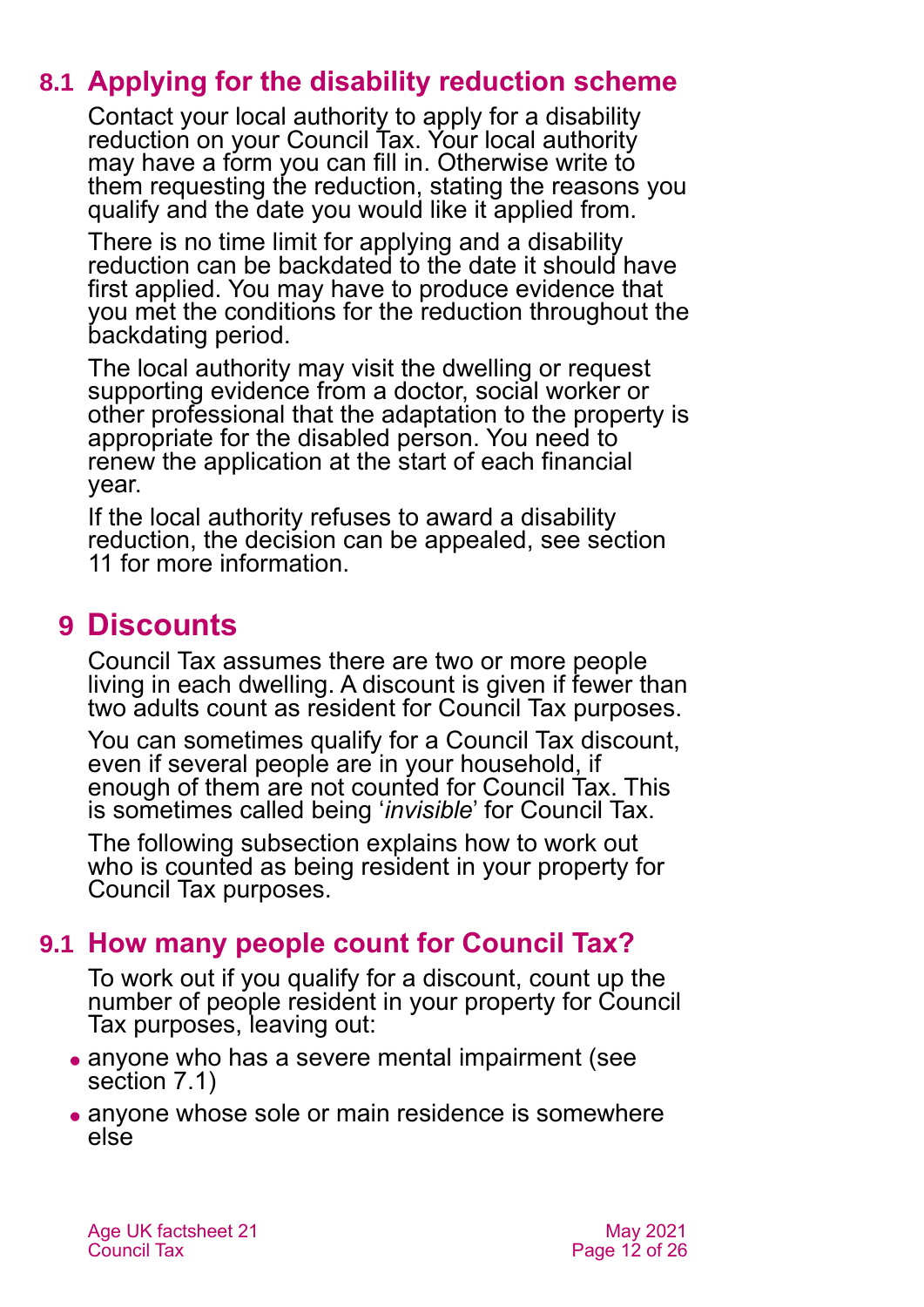- ⚫ anyone living in a care home, nursing home or a longterm hospital patient where that is their sole or main residence
- a carer whether paid or not who, for at least 35 hours a week, looks after someone in the same household who receives AA, DLA middle or high rate care component, PIP daily living component, armed forces independence payment or the highest rate of constant AA.

This can apply to carers who work or who are over State Pension age. More than one carer can be disregarded if they meet the conditions.

**Note:** This does not apply if the person receiving care is the partner of the carer or the carer's child aged under 18.

- ⚫ Some volunteer care workers working on behalf of, or introduced to the person they care for, by a charity, government department or local authority and who fulfil certain conditions. They are usually young people from an organisation like Volunteering Matters, who work at least 24 hours a week and have accommodation provided on the premises.
- anyone aged under the age of 18
- anyone for whom Child Benefit is payable and recent school/college leavers under the age of 20
- ⚫ full-time students, student nurses, certain apprentices and trainees
- anyone in prison, on remand or detained under immigration or mental health legislation.

### **9.2 The amount of discount**

Once you have worked out how many people count as living in your property, the following discounts apply:

- a discount of 25 per cent, often called the single person discount, if only one person is, or counts as, resident
- a discount of up to 50 per cent if no one is counted as resident (note you can get a total exemption if no one counts as resident because all residents are severely mentally impaired or students, see [section](#page-8-1) 7.1).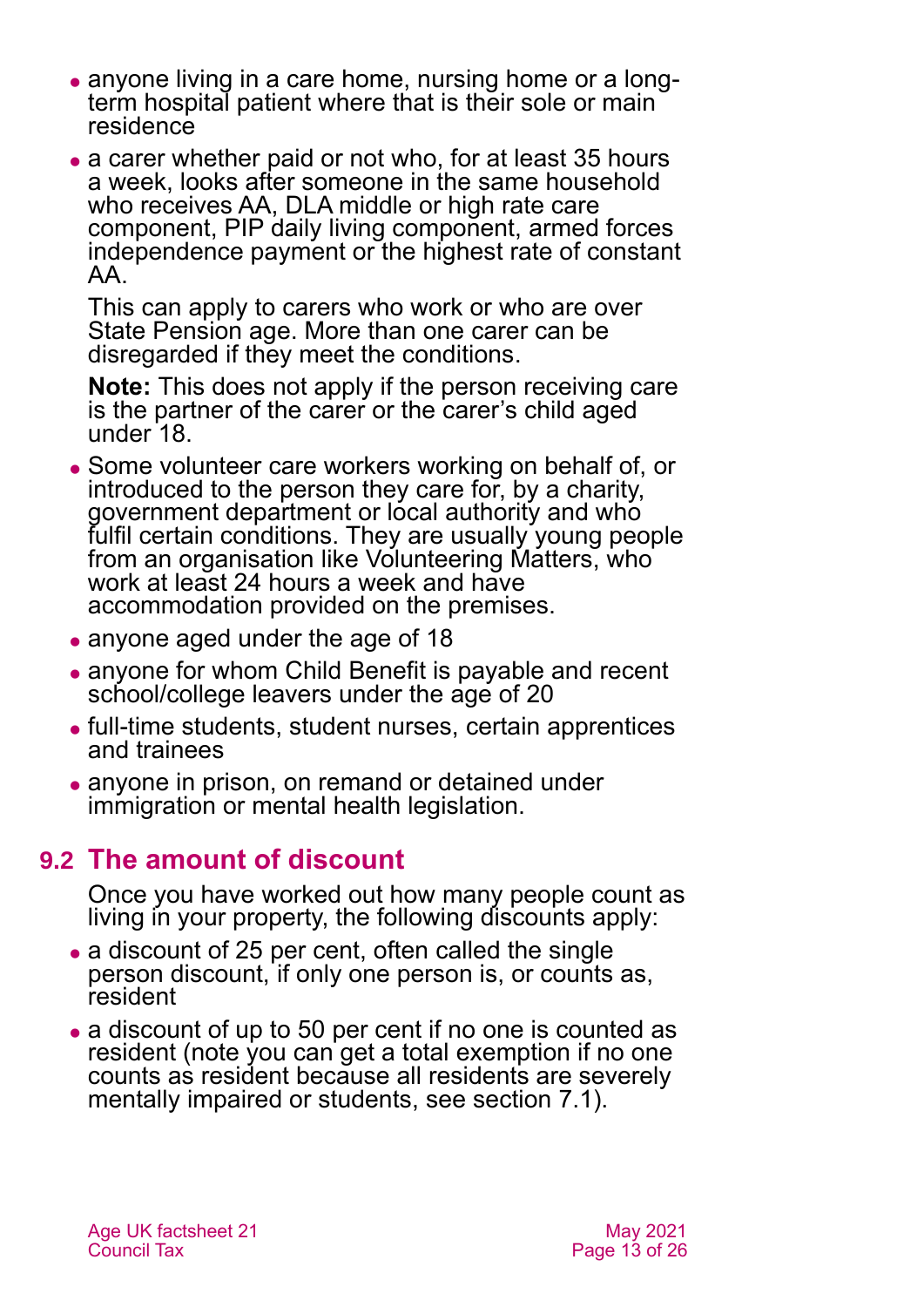The rules on discounts are separate from the rules on liability. This means there can be situations where a person who is invisible for Council Tax themselves is still liable to pay the Council Tax bill.

See the examples overleaf for how discounts can be applied.

#### **Examples**

Wendy is a widow living alone. Her liability for Council Tax is £1,200. As she lives alone, she gets a single person's discount. The bill is reduced by 25 per cent to £900.

Natasha and Khalid are married and no one else lives with them. Khalid has Alzheimer's and receives AA. His doctor signs a form to say he is '*severely mentally impaired*'. Khalid becomes '*invisible*' and Natasha is now the only person who counts for Council Tax. A 25 per cent discount is given

Jenny has Alzheimer's and gets higher rate AA. Her son lives with her and looks after her for over 35 hours a week. Jenny is invisible for Council Tax as she is severely mentally impaired. Her son is also invisible because he is discounted as Jenny's carer.

No one in the household counts for Council Tax and a 50 per cent discount is given. Jenny remains liable to pay the remaining amount because she is the sole owner of the property.

### **9.3 Reduced discounts**

In most cases, the maximum discount available under these rules is 50 per cent of the bill. However, local authorities can reduce the discount to more than 50 per cent on certain furnished or unfurnished dwellings in which no one has their sole or main residence. This is dependent on each local authority. An example is if a property needs major repairs to make it habitable.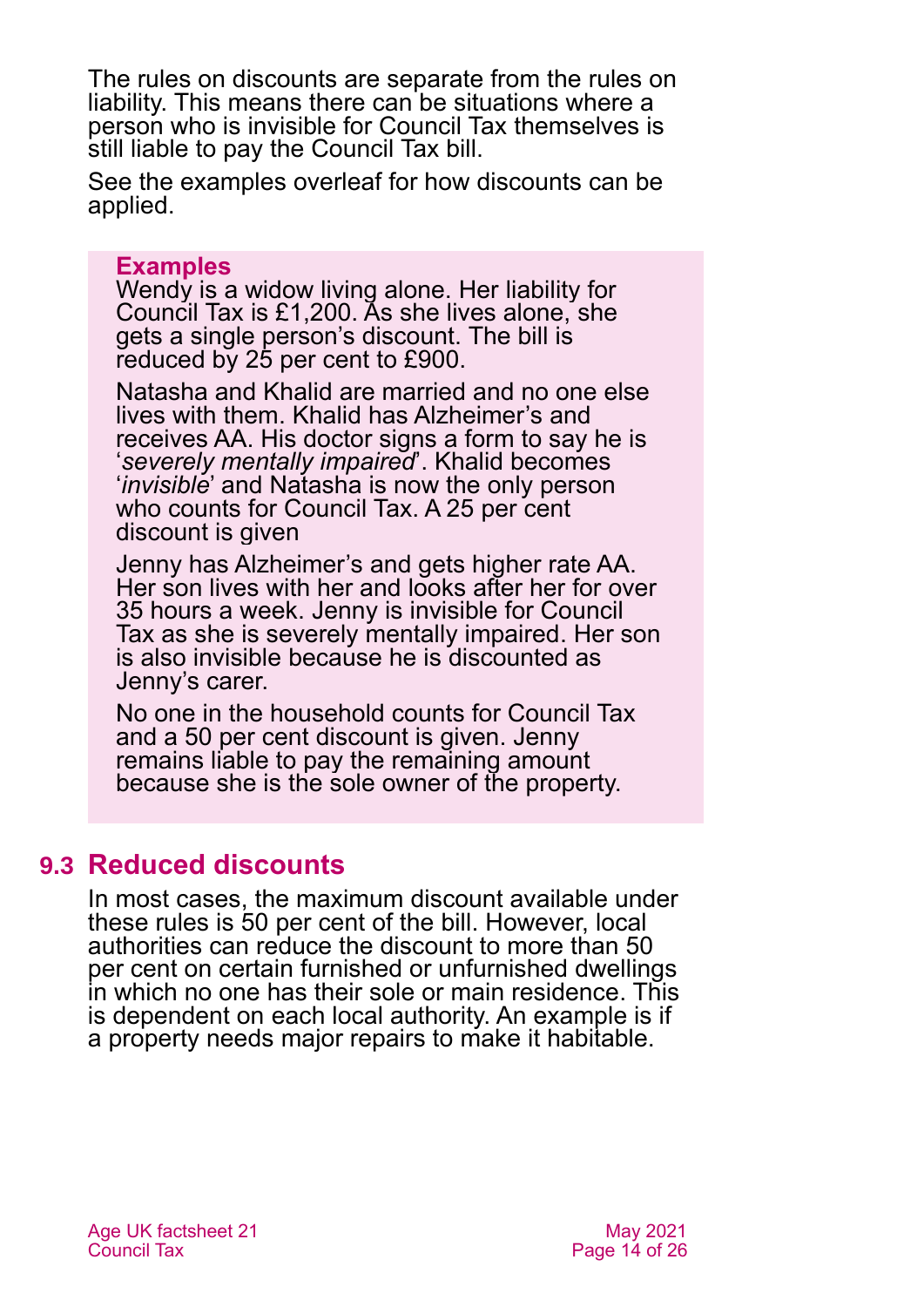### **9.4 Other discretionary discounts**

<span id="page-14-1"></span>Local authorities can reduce the amount of council tax you have to pay, for example because of hardship or a natural disaster. This a power they have under Section 13A of the Local Government Finance Act 1992.

Write to the Chief Executive of the local authority with full reasons and supporting evidence if possible. The local authority should give you a written decision with reasons. You have a right to appeal against a refusal. See [section 11](#page-18-0) for more information.

## **9.5 Applying for a discount**

The local authority may ask you for information to decide whether you should be getting any discounts. There may be special forms to apply for some types of discount. A discount can be backdated to the date it should have first applied, but you may need to provide proof that you have qualified for the discount throughout the backdating period.

Whilst there is no limit to how far an application for backdating can be made, it is likely that the local authority will limit backdating to six years.

## <span id="page-14-0"></span>**10 Council Tax Support (CTS)**

Each local authority in England is responsible for operating its own local scheme of CTS (or Council Tax Reduction). Eligibility and the amount of support varies between local authority areas. A standard scheme applies to claims over pension age.

In order to qualify for CTS, you must not usually have savings over £16,000 (unless you qualify for Pension Credit (PC), see [section 10.1\),](#page-15-0) not be excluded from claiming because of your immigration status and, if you are an EEA citizen, have *'settled status'* (see DWP Guidance in [section 13\)](#page-20-0).

For specific information about the scheme in your area, contact your local authority or seek local advice. Alternatively, you can check details of your local scheme at [www.gov.uk/apply-council-tax-reduction](http://www.gov.uk/apply-council-tax-reduction)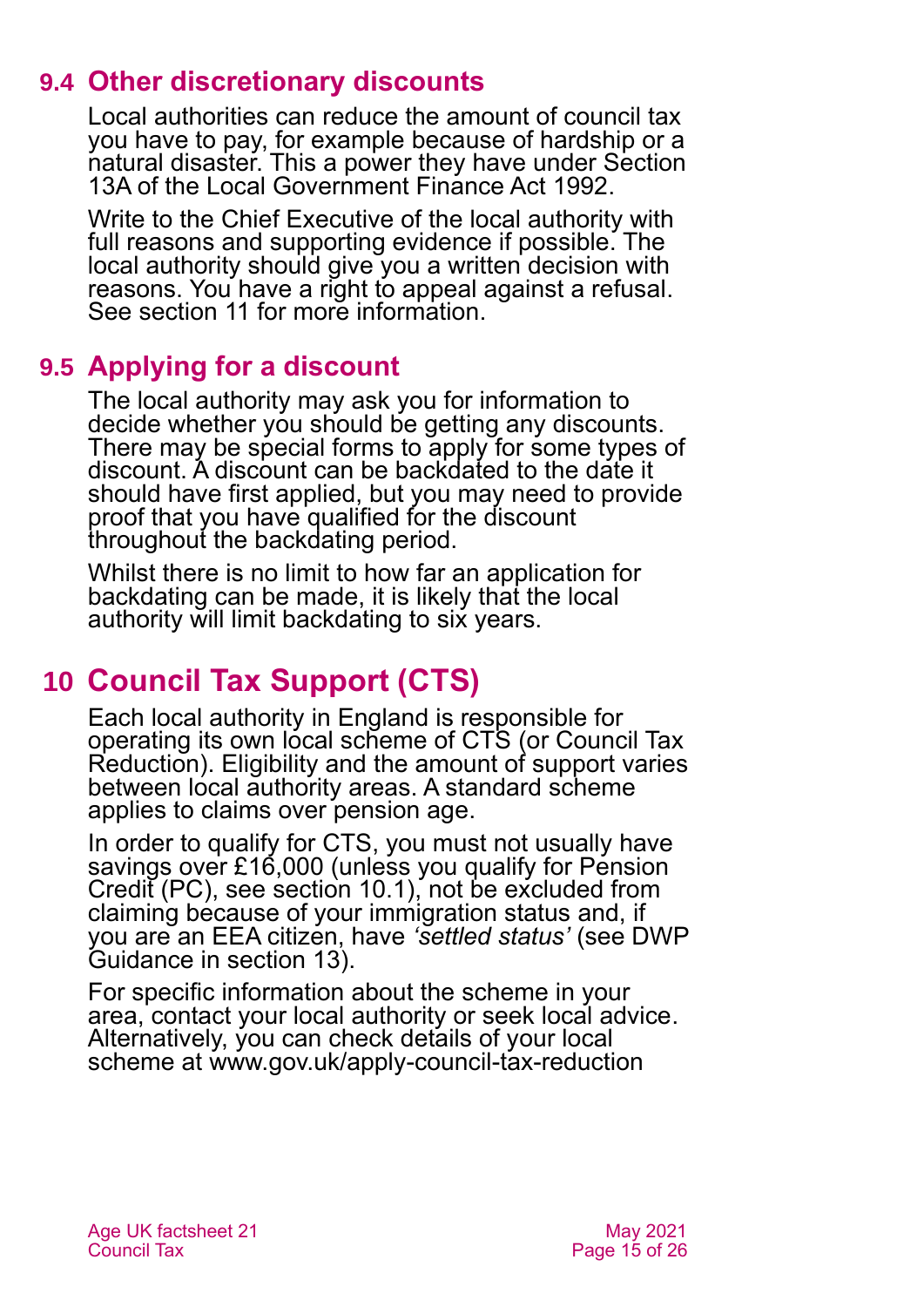### **10.1 CTS for pensioners**

<span id="page-15-0"></span>There is a standard scheme in England for people over State Pension age. You do not need to receive PC, although you are subject to the same meanstesting as someone who does receive it. To find out if you have reached State Pension age, see *[www.gov.uk/state-pension-age](http://www.gov.uk/state-pension-age)*

If you receive PC Guarantee Credit, your income and capital is disregarded completely. You automatically receive a full rebate on your council tax bill.

If you only receive PC Savings Credit or you do not receive PC at all, your CTS eligibility depends on your income and capital. The local authority carries out a means test and if you have over £16,000 in savings, you are not eligible. Any lump sum payments from a deferred State Pension are disregarded when calculating capital. The financial assessment is similar to that set out in section 3 of factsheet 17, *[Housing](https://www.ageuk.org.uk/globalassets/age-uk/documents/factsheets/fs17_housing_benefit_fcs.pdf)  [Benefit](https://www.ageuk.org.uk/globalassets/age-uk/documents/factsheets/fs17_housing_benefit_fcs.pdf)*.

If you are a mixed age couple (where one of you is over State Pension age and the other is under) and you claim a working age means-tested benefit, for example, Universal Credit, any CTS assessment is made under less generous rules for the local working age CTS scheme. However, you may automatically receive a full rebate (and avoid this assessment) if you get certain working age benefits. If not, your CTS is worked out using the above rules for pensioners.

#### **Note**

If you do not currently receive PC, get a benefits check. Speak to your local Age UK or see [www.gov.uk/benefits-calculators.](http://www.gov.uk/benefits-calculators) See [factsheet](https://www.ageuk.org.uk/globalassets/age-uk/documents/factsheets/fs48_pension_credit_fcs.pdf)  48, *[Pension Credit](https://www.ageuk.org.uk/globalassets/age-uk/documents/factsheets/fs48_pension_credit_fcs.pdf)*, for more information.

### **10.2 Non-dependant deductions**

<span id="page-15-1"></span>If someone lives with you other than your partner or dependent children, your CTS entitlement may be reduced. This is called a non-dependant deduction.

The following rules are for CTS for pensioners. If you have not reached State Pension age, contact your local authority as these rules are different.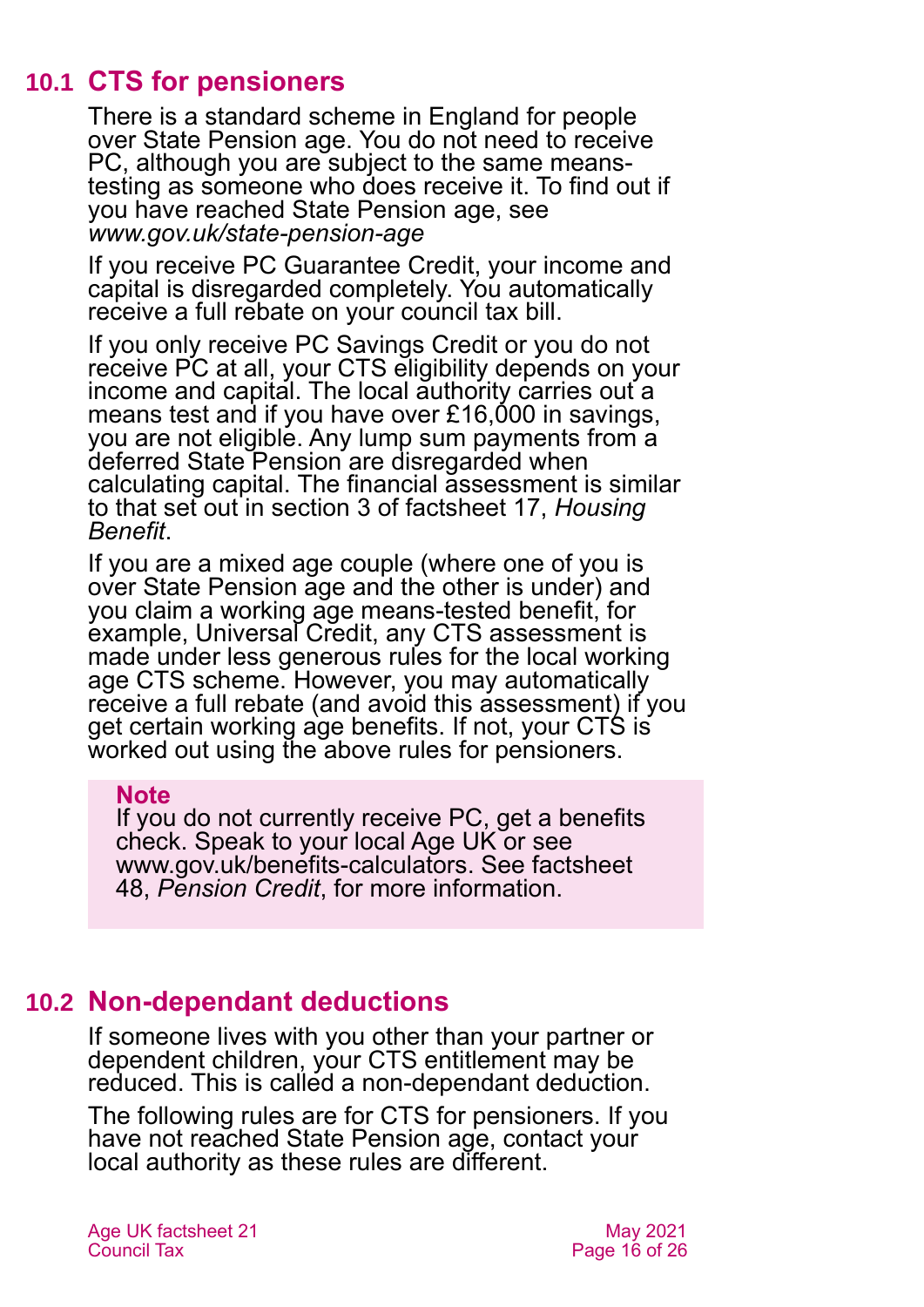A deduction is made because it is assumed the nondependant will contribute towards your bills. This is regardless of how much, or if, they actually contribute. For more information about these rules, see DWP Guidance in [section](#page-20-0) 13.

Any of the following people living with you will not count as a non-dependant:

- your partner
- ⚫ you or your partner's dependent children or foster children
- anyone jointly responsible for Council Tax (e.g. joint owner or tenant)
- a boarder, sub-tenant or licensee
- someone staying with you who normally lives elsewhere
- ⚫ live-in paid carers employed by a charity or voluntary organisation.

Even if a non-dependant lives with you, no deduction is made if you or your partner are:

- ⚫ receiving AA, PIP daily living component, DLA care component or Armed Forces Independent Payment (AFIP), or
- ⚫ blind, severely partially sighted, or treated as blind. Likewise, no deduction is made if the non-dependant:
- receives Universal Credit and does not have any earned income
- ⚫ receives PC, IS, income-based JSA or income-related ESA
- is a full time student or receiving a training allowance
- is a member of the armed forces while deployed on operations
- has been in hospital for more than 52 weeks (separate stays not more than 28 days apart are added together when calculating this)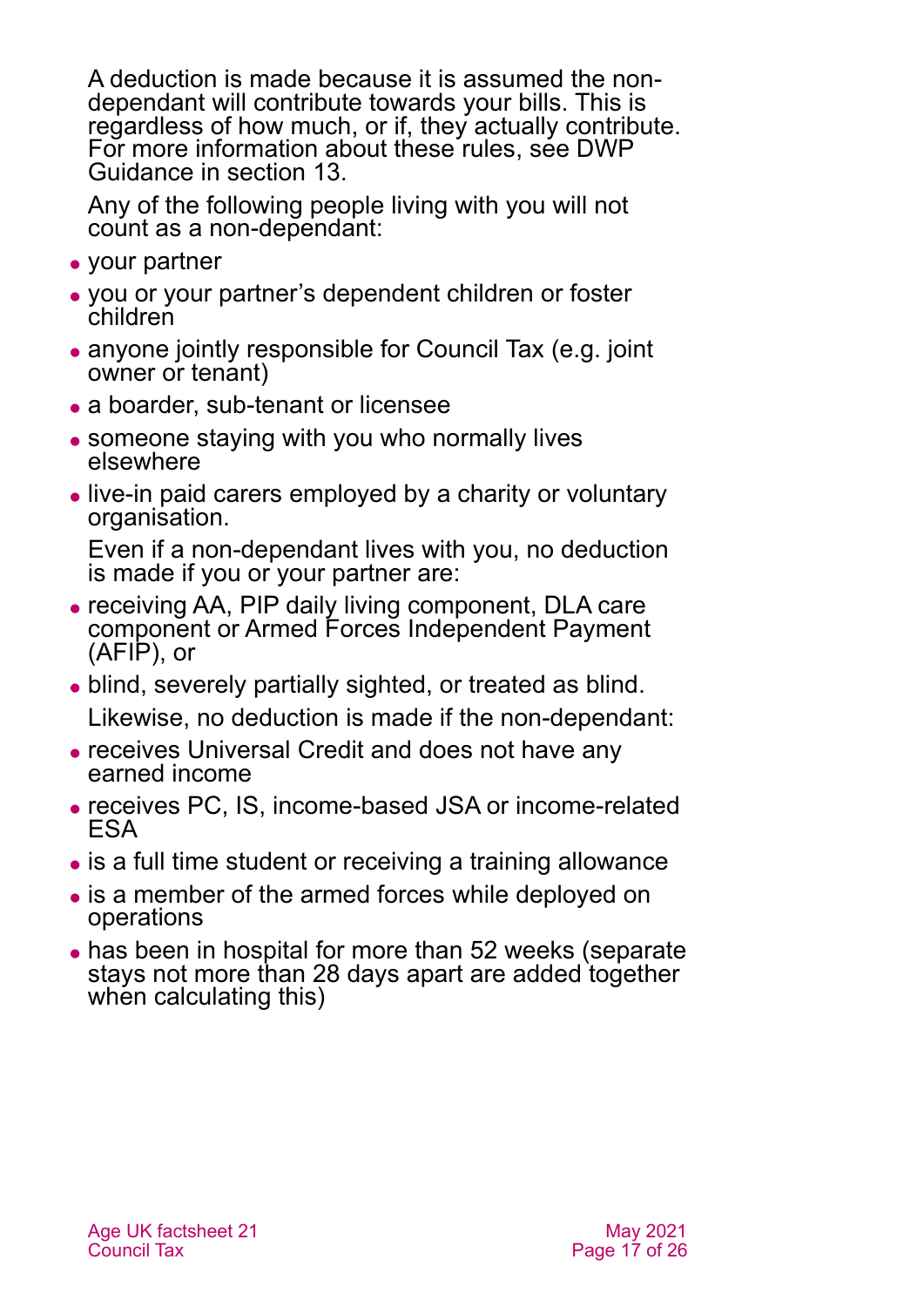### **Amount of non-dependant deduction**

If a non-dependant deduction is made, a fixed amount is deducted (see table overleaf). Gross income of the non-dependant is the amount they earn before tax and other deductions are made. It does not include any income received from AA, PIP, DLA, AFIP or payments made under certain charitable funds.

If there is more than one non-dependant, a deduction is made for each of them but only one deduction is made for a couple. The deduction for a couple is the highest that would have been made if they were treated as individuals but based on their joint gross income.

| <b>Circumstances of the non-</b><br>dependant                                                             | <b>Weekly</b><br>deduction<br>from CTS |
|-----------------------------------------------------------------------------------------------------------|----------------------------------------|
| Not working or working less than 16<br>hours a week                                                       | £4.20                                  |
| Working 16 or more hours a week with $£4.20$<br>average gross income less than<br>£224.00                 |                                        |
| Working 16 or more hours a week with<br>average gross income between<br>£224.00 and £388.99 a week        | £8.55                                  |
| Working 16 or more hours a week with £10.70<br>average gross income between<br>£389.00 and £483.99 a week |                                        |
| Working 16 or more hours a week with $£12.85$<br>average gross income £484.00 a week<br>or more           |                                        |

### **10.3 Second Adult Rebate (SAR)**

<span id="page-17-0"></span>Second Adult Rebate is a different sort of CTS, also known as alternative maximum CTS. It is not based on your income and savings but on the income and savings of one or more other people living in your household.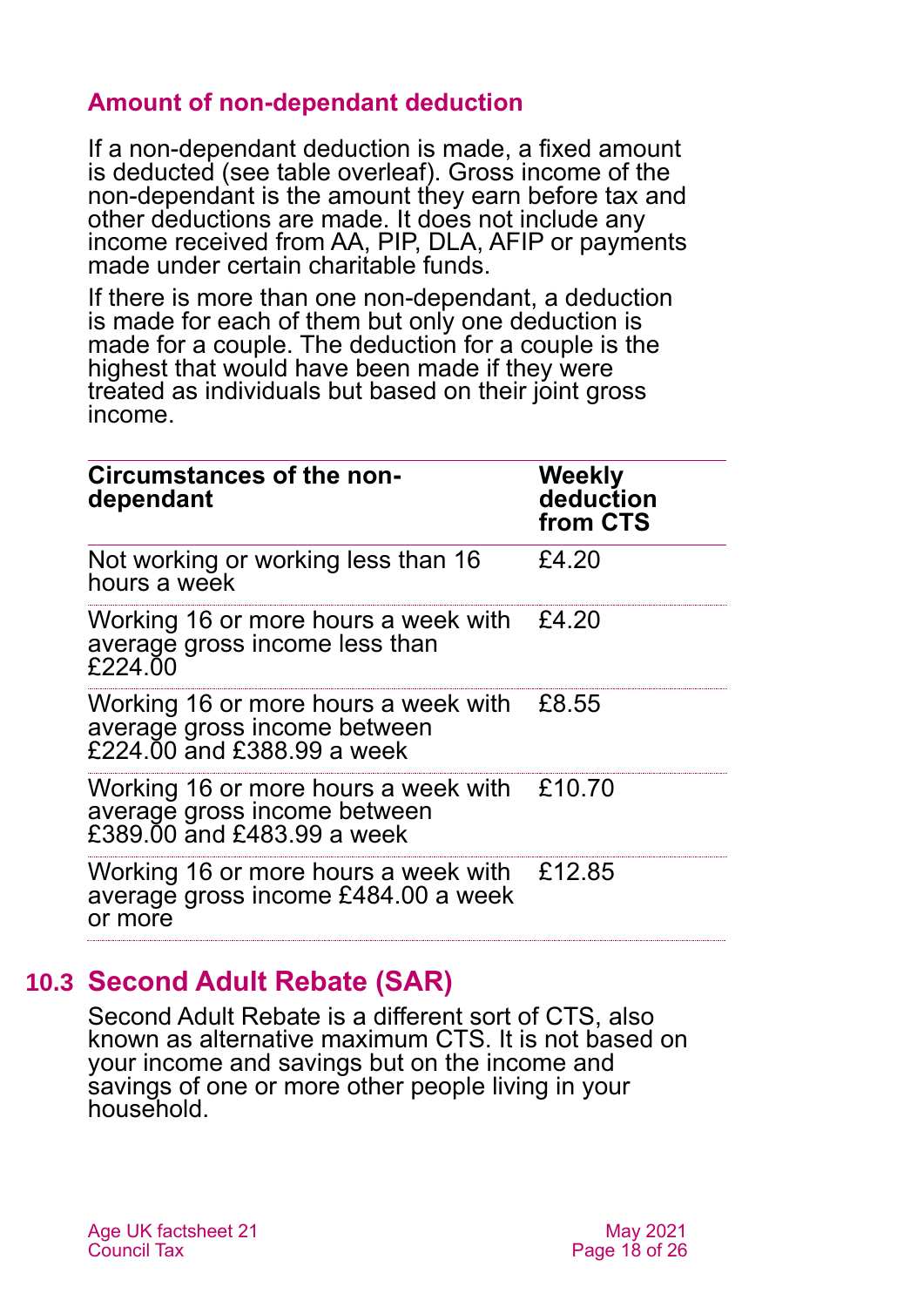SAR can reduce your Council Tax if another person on a low income lives with you who is not your spouse, civil partner or unmarried partner (and as a result you lose your entitlement to the single person discount of 25 per cent). Check with your local authority and seek advice to find out whether this is available in your area.

## <span id="page-18-0"></span>**11 Appeals and changes of circumstances**

You have the right to appeal against a decision to refuse a discount, reduction,discretionary reduction, exemption or CTS.

First, you should appeal to the local authority that made the decision. The local authority has two months to respond to your appeal.

If the appeal is unsuccessful, you can make a further appeal to the Valuation Tribunal for England as long as you do so within two months of receiving the decision.

If the local authority does not reply to your appeal, you have four months from the date of your appeal to make a further appeal to the Valuation Tribunal.

For more information on the process, see [www.valuationtribunal.gov.uk](http://www.valuationtribunal.gov.uk/)

It is your responsibility to tell the local authority of changes in your circumstances, for example if you no longer live alone or are no longer entitled to a discount or exemption. Notify the local authority within 21 days of the change or they could impose a fine. You have the right to appeal to the Valuation Tribunal for England against any fine.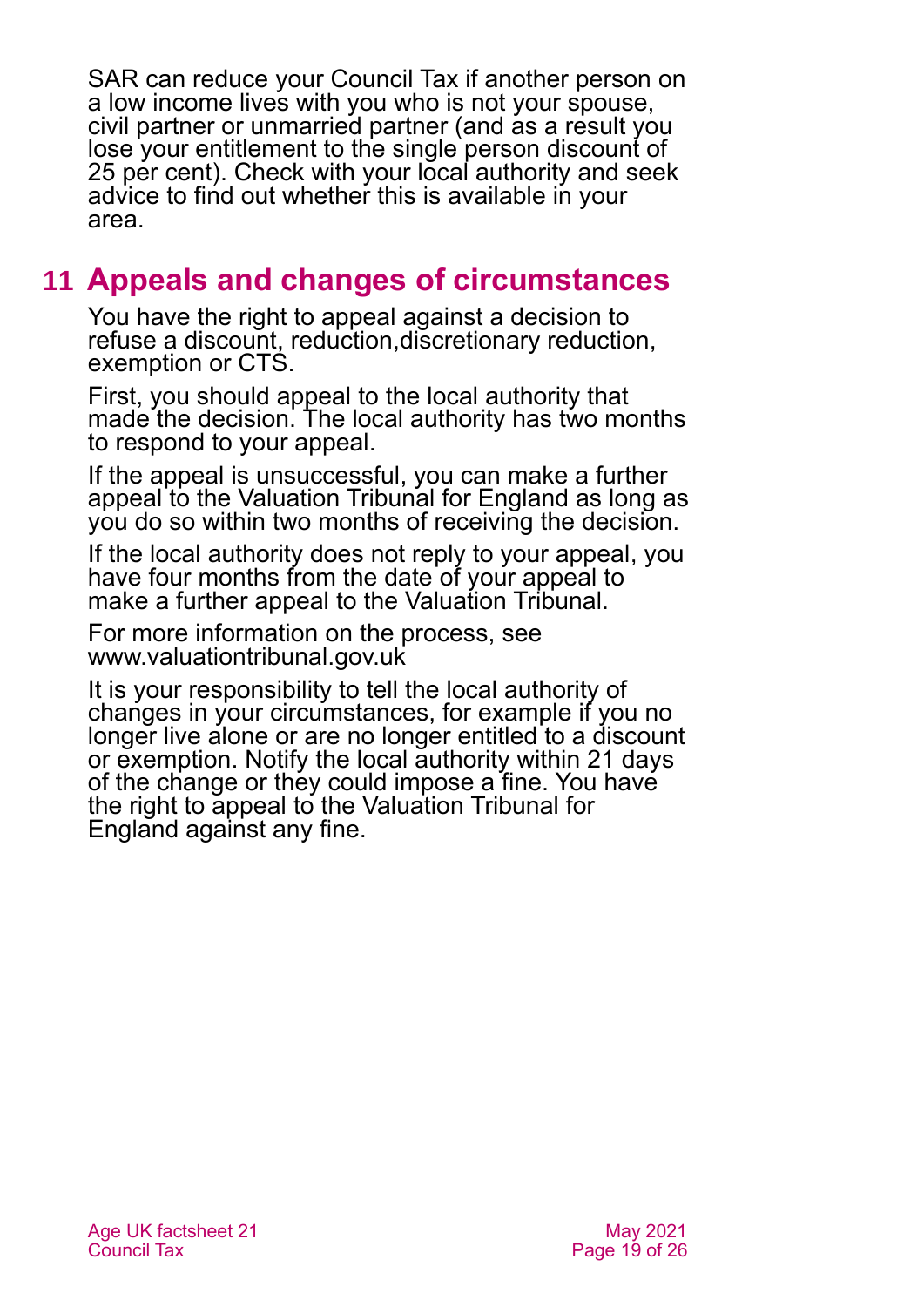### **Action**

See factsheet 74, *[Challenging welfare benefit](https://www.ageuk.org.uk/globalassets/age-uk/documents/factsheets/fs74_challenging_welfare_benefit_decisions_fcs.pdf)  [decisions](https://www.ageuk.org.uk/globalassets/age-uk/documents/factsheets/fs74_challenging_welfare_benefit_decisions_fcs.pdf)* for more information or seek advice from a local advice agency.

### **Appeals against recovery of overpaid CTS**

You cannot appeal to the Valuation Tribunal against a decision to increase your Council Tax liability because you were overpaid CTS. If the local authority has decided it has overpaid you, you can ask them to use their discretion under section 13a of the Local Government Finance Act 1992 to reduce your Council Tax liability (in other words, to reduce or write off the overpayment of CTS).

This could be because the local authority made an error which led to an overpayment or because of your own circumstances, such as your age, health conditions or debts which would make it difficult for you to pay more Council Tax.

If the local authority refuse to do so, you can then challenge that by appealing to the Valuation Tribunal. It can then consider whether the local authority should have exercised its discretion in reducing your Council Tax liability.

## <span id="page-19-0"></span>**12 Council Tax: the Energy Bills Rebate scheme**

In 2022-23, many households will be entitled to a oneoff payment of  $£150$  to help with rising energy costs. This is referred to as a "*council tax rebate*" by government.

You are eligible if liable to pay Council Tax on a property in bands A to D, so long as this is your main or only home. This is the case even if you receive a partial or full rebate on your bill through Council Tax Support. You are also eligible if you live in a band E home, but get a disability reduction so you pay in band D.

If you pay by Direct Debit, you should receive the money automatically from April. Contact the local authority if you do not. If you pay another way, you will need to claim your rebate from the authority.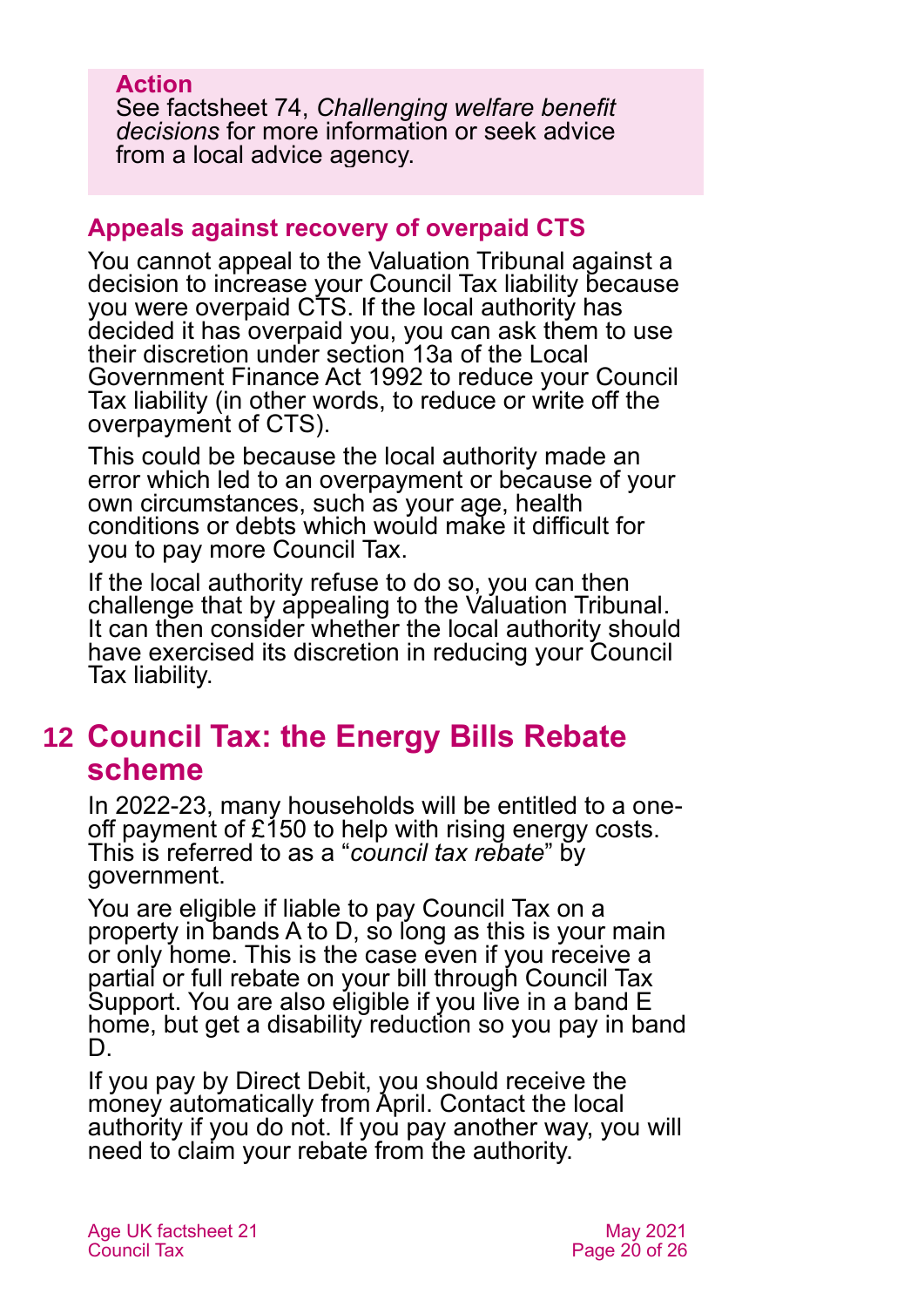## **13 DWP Guidance**

<span id="page-20-0"></span>The DWP provides a range of guidance documents with information about benefits which you may find useful.

⚫ For Council Tax, guidance can be found at [www.gov.uk/government/collections/housing-benefit](http://www.gov.uk/government/collections/housing-benefit-and-council-tax-benefit-manual)[and-council-tax-benefit-manual](http://www.gov.uk/government/collections/housing-benefit-and-council-tax-benefit-manual)

Specific areas of guidance highlighted in this factsheet can be found by using the above link and selecting the appropriate heading:

- ⚫ **Council Tax exemptions** [\(section 7\)](#page-8-0) legislation can be found at <http://www.legislation.gov.uk/uksi/1992/558/made>
- ⚫ **Non-dependant deductions** [\(section 10.2\)](#page-15-1) *[Part A,](https://assets.publishing.service.gov.uk/government/uploads/system/uploads/attachment_data/file/236954/hbgm-a5-calculating-benefit.pdf)  [A5: Calculating benefit](https://assets.publishing.service.gov.uk/government/uploads/system/uploads/attachment_data/file/236954/hbgm-a5-calculating-benefit.pdf)*, from paragraph 5.500
- ⚫ **Second Adult Rebate** [\(section 10.3\)](#page-17-0) *[Part A, A5:](https://assets.publishing.service.gov.uk/government/uploads/system/uploads/attachment_data/file/236954/hbgm-a5-calculating-benefit.pdf)  [Calculating benefit](https://assets.publishing.service.gov.uk/government/uploads/system/uploads/attachment_data/file/236954/hbgm-a5-calculating-benefit.pdf)*, from paragraph 5.840
- ⚫ **Settled status** [\(section 10\)](#page-14-0) If you are an EEA citizen (except Irish citizens), you must apply for *'settled status'* or *'pre-settled status'* in order to be able to stay in the UK and remain eligible for certain benefits such as Council Tax Support after 30 June 2021:

*Settled status –* You are usually awarded settled status if you have lived in the UK for a continuous fiveyear period (for at least six months in each 12 month period, known as '*continuous residence*'), although there are some exceptions, see *[www.gov.uk/settled](http://www.gov.uk/settled-status-eu-citizens-families/settled-status-less-than-5-years)[status-eu-citizens-families/settled-status-less-than-5](http://www.gov.uk/settled-status-eu-citizens-families/settled-status-less-than-5-years) [years](http://www.gov.uk/settled-status-eu-citizens-families/settled-status-less-than-5-years)*

If you are given settled status, you can stay in the UK and be eligible for certain benefits, subject to satisfying other qualifying conditions, such as those outlined in this factsheet.

*Pre-settled status –* If you do not have five years' continuous residence when you apply, you are usually given pre-settled status. You must have started living in the UK by 31 December 2020 unless applying as the existing close family member of another EEA citizen who started living here by then.

Although you can stay in the UK if you have presettled status, you are not automatically eligible for certain benefits (such as those which require you to have settled status, for example, Council Tax Support).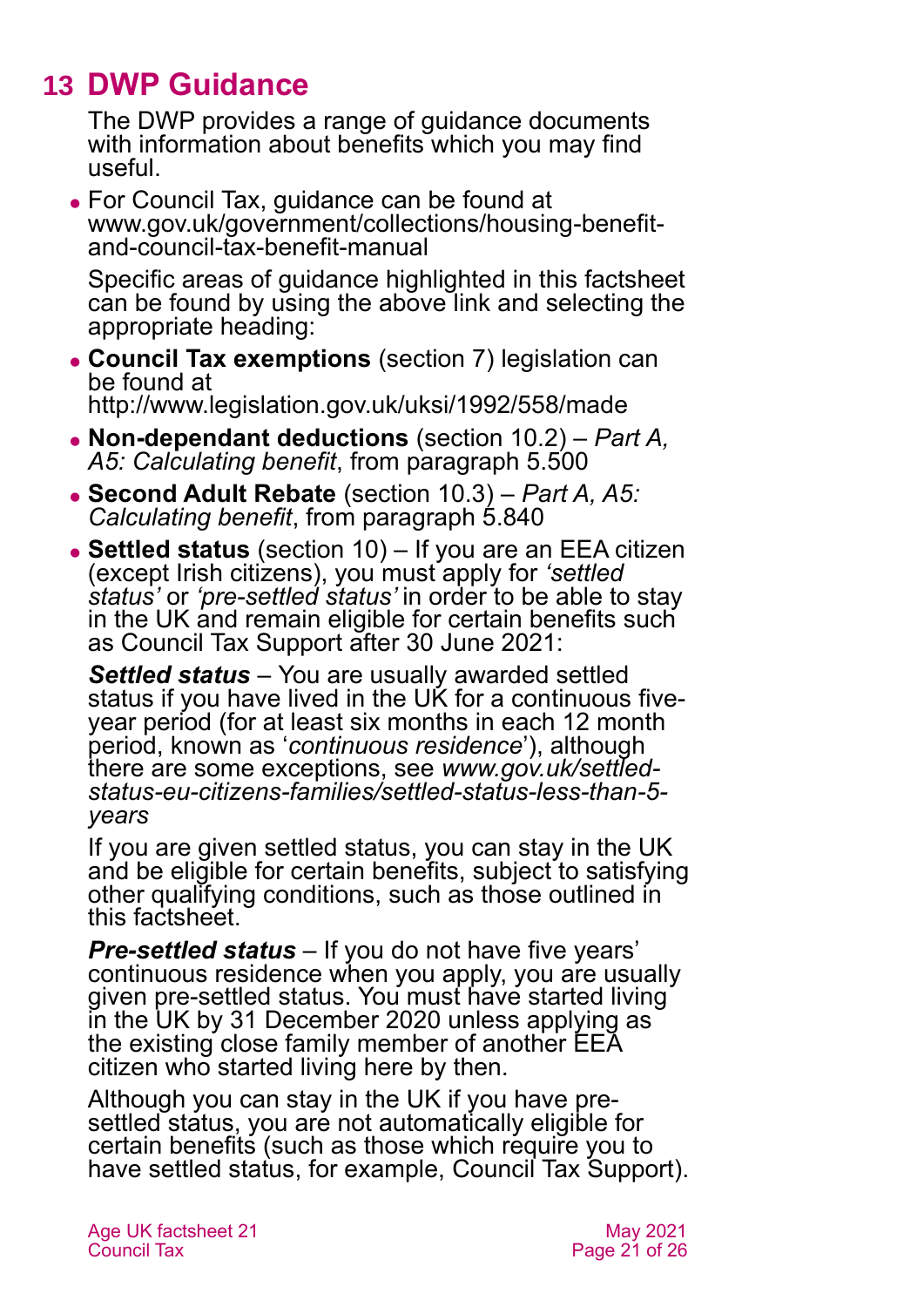In order to be eligible, you must show you are exercising a qualifying right to reside under the *[Immigration \(European Economic Area\) Regulations](https://www.legislation.gov.uk/uksi/2016/1052/made)  [2016.](https://www.legislation.gov.uk/uksi/2016/1052/made)*

Guidance on right to reside can be found within *[DMG](https://assets.publishing.service.gov.uk/government/uploads/system/uploads/attachment_data/file/949265/dmg-chapter-07-part-03-habitual-residence-and-right-to-reside-is-jsa-spc-esa-072770-073779.pdf)  [Vol 2 Ch 7 Part 3: Habitual residence and right to](https://assets.publishing.service.gov.uk/government/uploads/system/uploads/attachment_data/file/949265/dmg-chapter-07-part-03-habitual-residence-and-right-to-reside-is-jsa-spc-esa-072770-073779.pdf)  [reside,](https://assets.publishing.service.gov.uk/government/uploads/system/uploads/attachment_data/file/949265/dmg-chapter-07-part-03-habitual-residence-and-right-to-reside-is-jsa-spc-esa-072770-073779.pdf)* from paragraph 073492.

For more information about pre or settled status, including how to apply, go to *[www.gov.uk/settled](http://www.gov.uk/settled-status-eu-citizens-families)[status-eu-citizens-families](http://www.gov.uk/settled-status-eu-citizens-families)*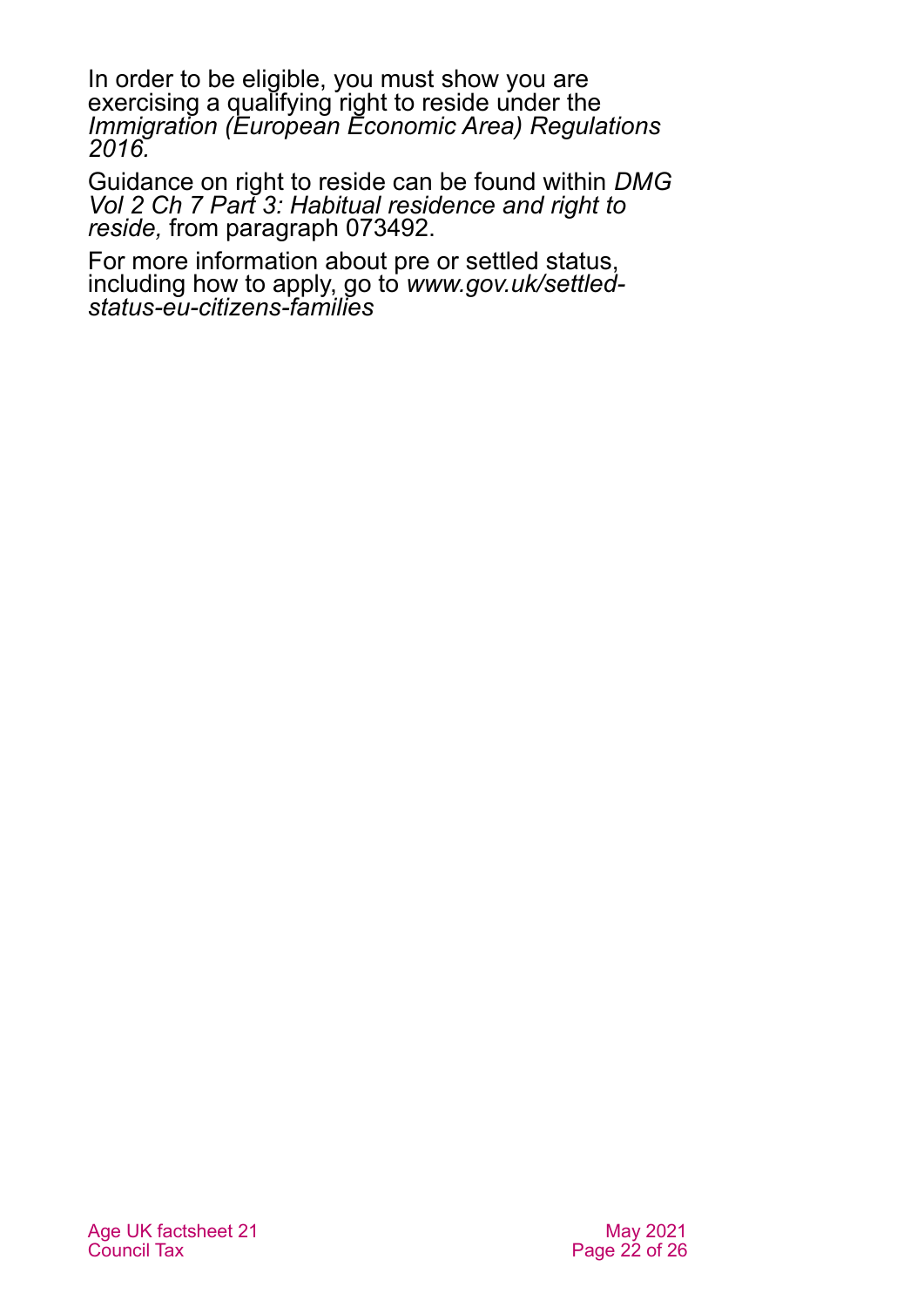## **Useful organisations**

### <span id="page-22-0"></span>**Citizens Advice**

[www.citizensadvice.org.uk](http://www.citizensadvice.org.uk/) Telephone 0800 144 8848

National network of advice centres offering free, confidential, independent advice, face to face or by telephone.

### **Disability Benefits Helpline**

[www.gov.uk/disability-benefits-helpline](http://www.gov.uk/disability-benefits-helpline)

DWP helpline providing advice or information about claims for Disability Living Allowance, Personal Independence Payment or Attendance Allowance:

• **Attendance Allowance (AA)** Telephone 0800 731 0122

### • **Disability Living Allowance (DLA)**

If you were born on or before 8 April 1948 Telephone 0800 731 0122

If you were born after 8 April 1948 Telephone 0800 121 4600

• **Personal Independence Payment (PIP)** Telephone 0800 121 4433

### **Pension Service (The)**

[www.gov.uk/browse/working/state-pension](http://www.gov.uk/browse/working/state-pension) Telephone 0800 731 0469 State Pension Forecasting Team 0800 731 0175

For details of state pensions, including forecasts and how to claim your pension.

### **Valuation Office Agency (VOA)**

[www.gov.uk/government/organisations/valuation](http://www.gov.uk/government/organisations/valuation-office-agency)[office-agency](http://www.gov.uk/government/organisations/valuation-office-agency) Telephone 03000 501 501

Part of HM Revenues and Customs and is responsible for allocating the correct Council Tax band to homes.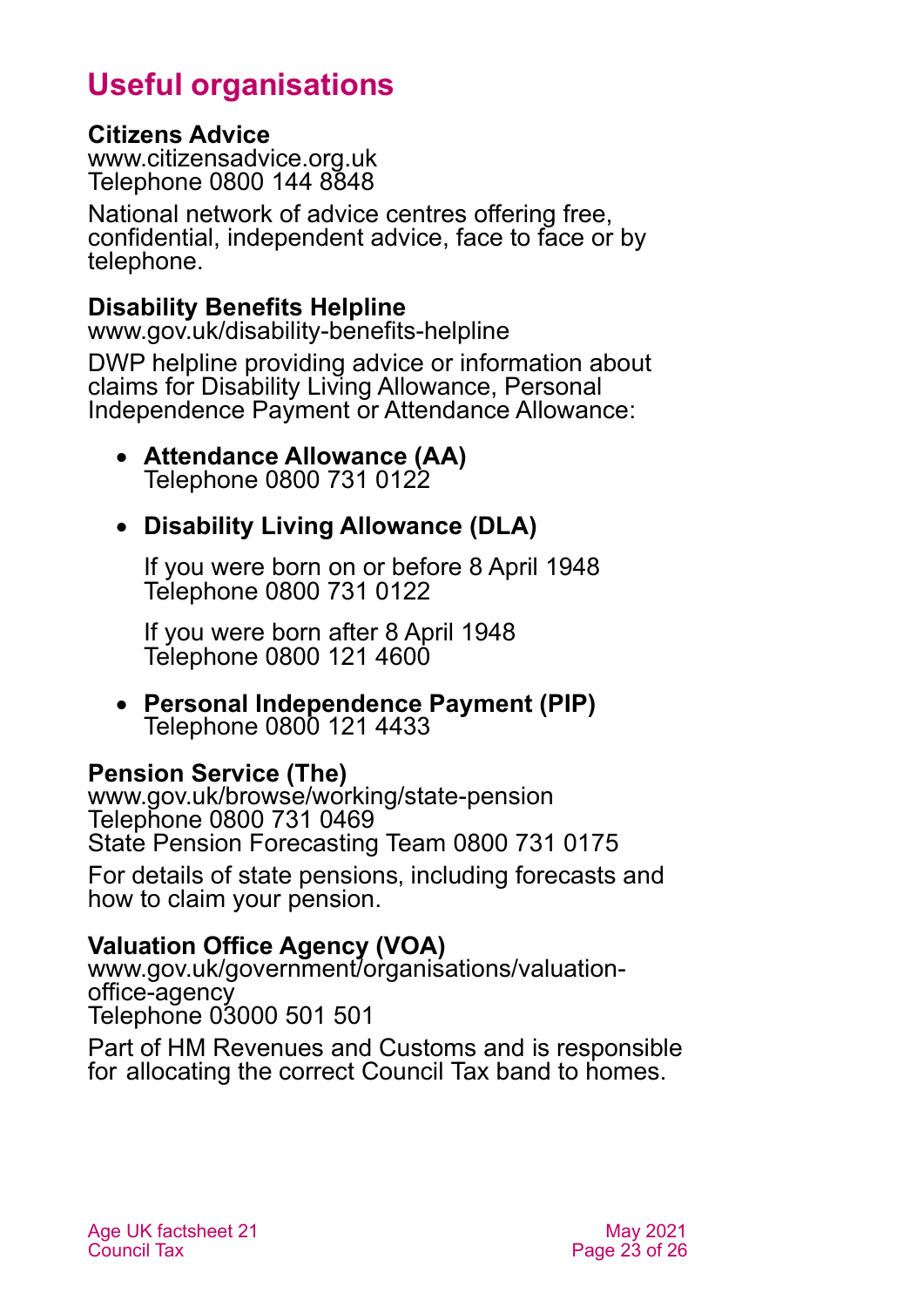**Valuation Tribunal**

[www.valuationtribunal.gov.uk](http://www.valuationtribunal.gov.uk/) Telephone 0303 445 8100

Independent appeals tribunal for Council Tax and rating appeals. The full Council Tax Guidance Manual is available through this website.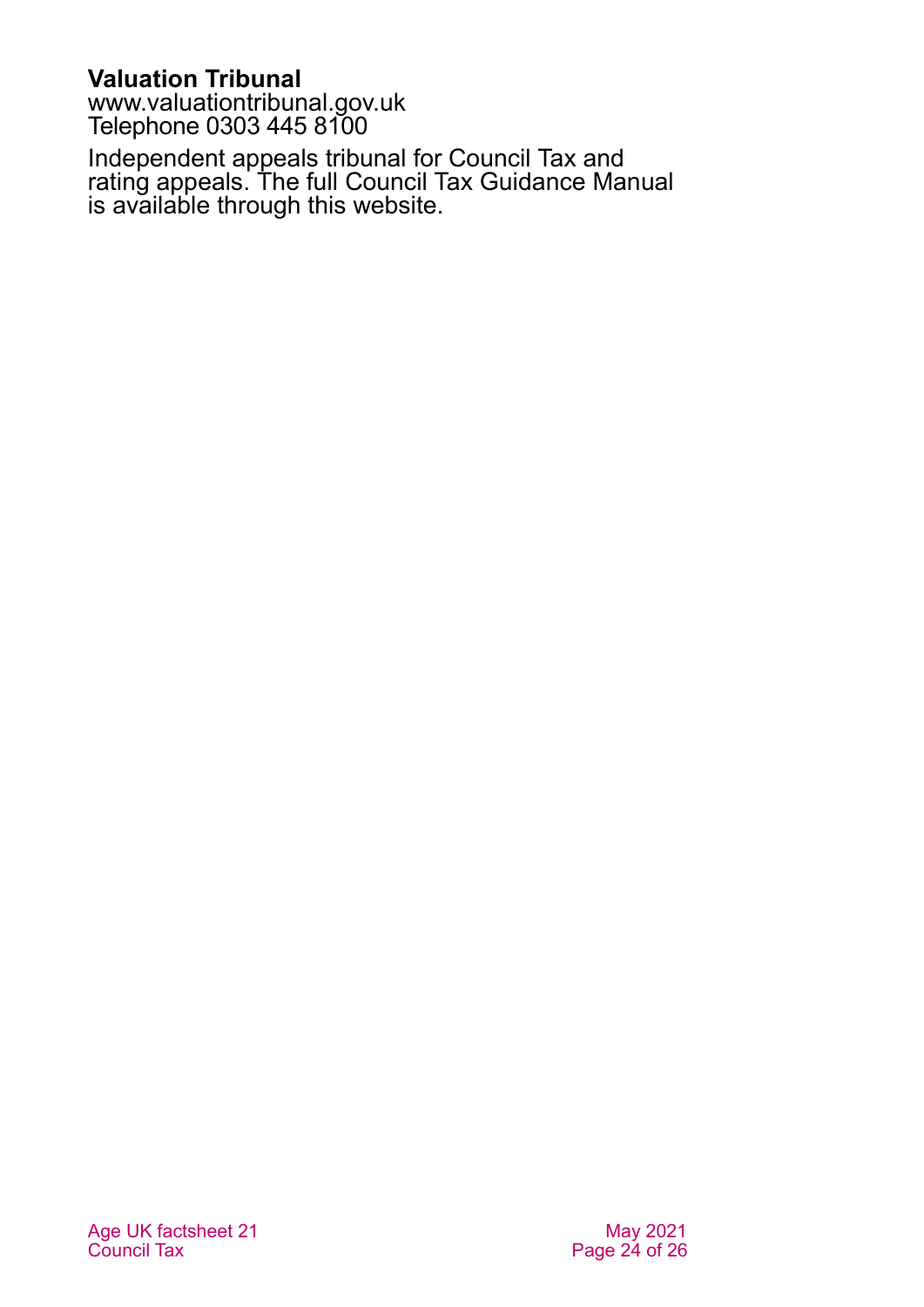## **Age UK**

Age UK provides advice and information for people in later life through our Age UK Advice line, publications and online. Call Age UK Advice to find out whether there is a local Age UK near you, and to order free copies of our information guides and factsheets.

### <span id="page-24-3"></span>**Age UK Advice**

[www.ageuk.org.uk](http://www.ageuk.org.uk/) 0800 169 65 65 Lines are open seven days a week from 8.00am to 7.00pm

### <span id="page-24-0"></span>**In Wales contact**

#### **Age Cymru Advice**

[www.agecymru.org.uk](http://www.agecymru.org.uk/) 0300 303 4498

### <span id="page-24-2"></span>**In Northern Ireland contact**

#### **Age NI** [www.ageni.org](http://www.ageni.org/) 0808 808 7575

### <span id="page-24-1"></span>**In Scotland contact**

#### <span id="page-24-4"></span>**Age Scotland** [www.agescotland.org.uk](http://www.agescotland.org.uk/) 0800 124 4222

## **Support our work**

We rely on donations from our supporters to provide our guides and factsheets for free. If you would like to help us continue to provide vital services, support, information and advice, please make a donation today by visiting [www.ageuk.org.uk/donate](http://www.ageuk.org.uk/donate) or by calling 0800 169 87 87.